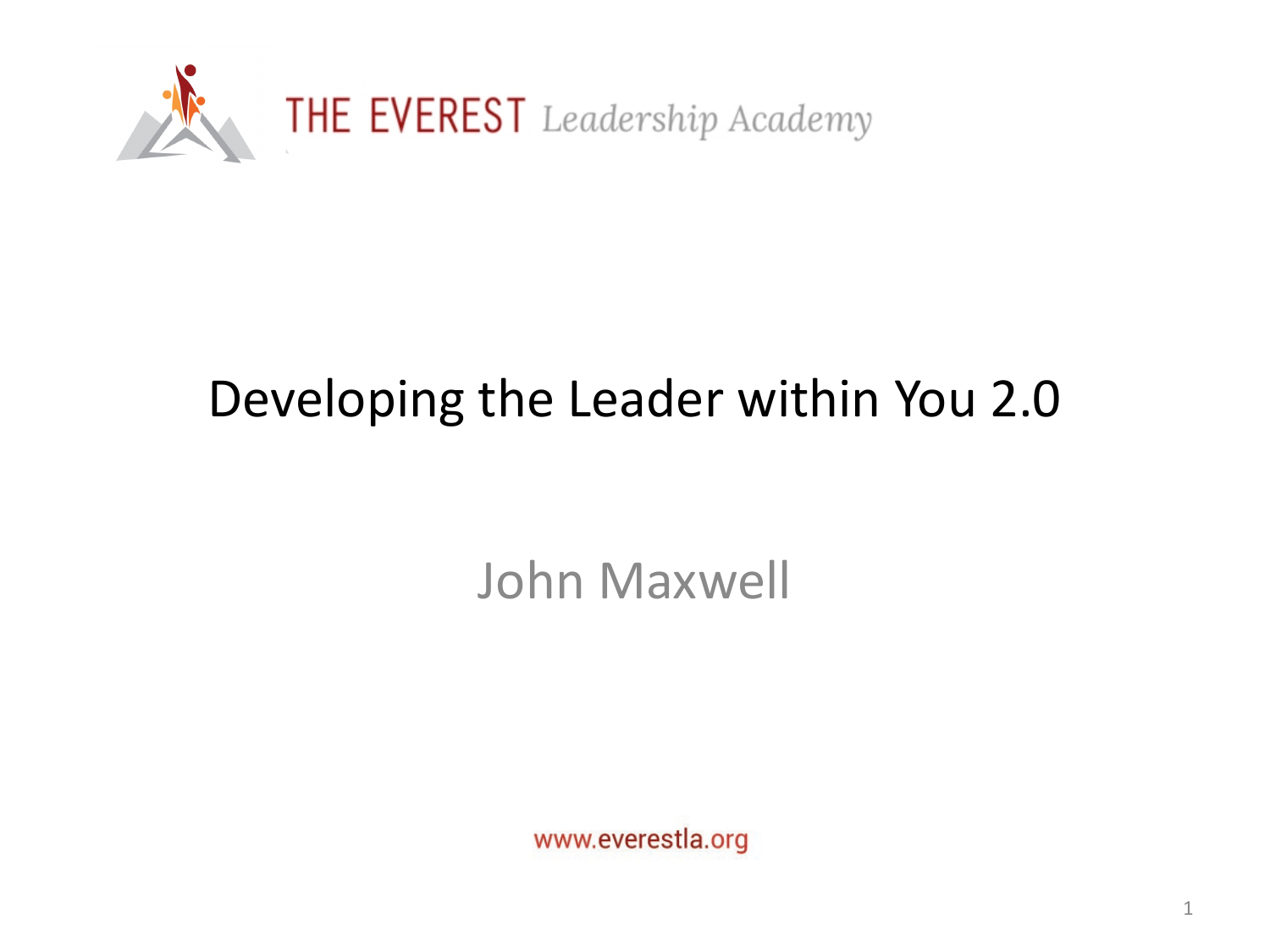

#### Introduction

- Leadership can be taught
	- $\Box$  Leadership is developed, not discovered
	- $\Box$  The truly born leader will always emerge, but to stay on top, natural leadership characteristics must be developed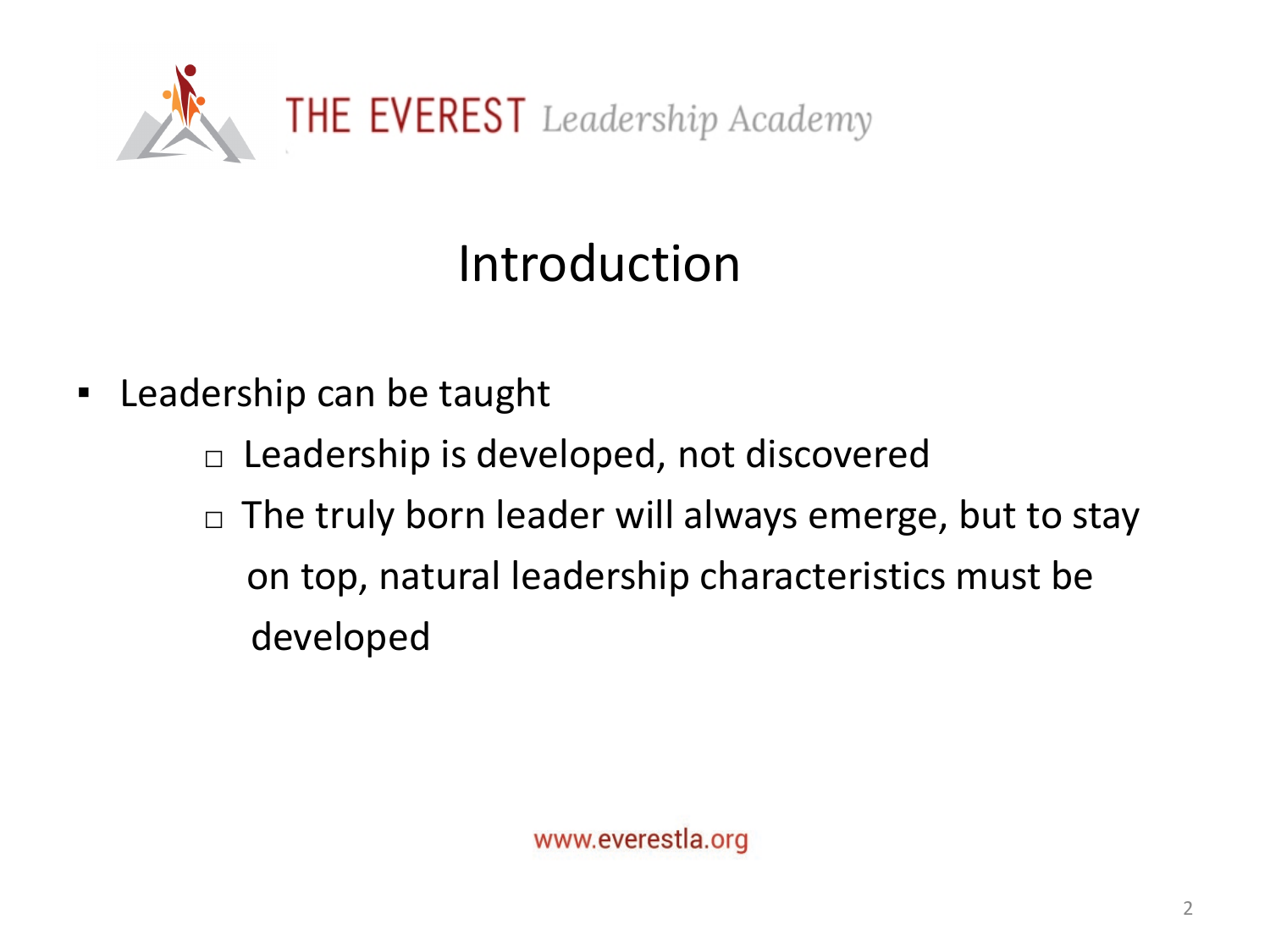

#### Management vs. Leadership

- Knowing how to do a job is the accomplishment of labor
- **EXED Showing others is the accomplishment of a teacher**
- Making sure the work gets done by others is the accomplishment of a manager
- Inspiring others to do better work is the accomplishment of a leader
- **EXT** Leaders put heavy emphasis on vision, values, and motivation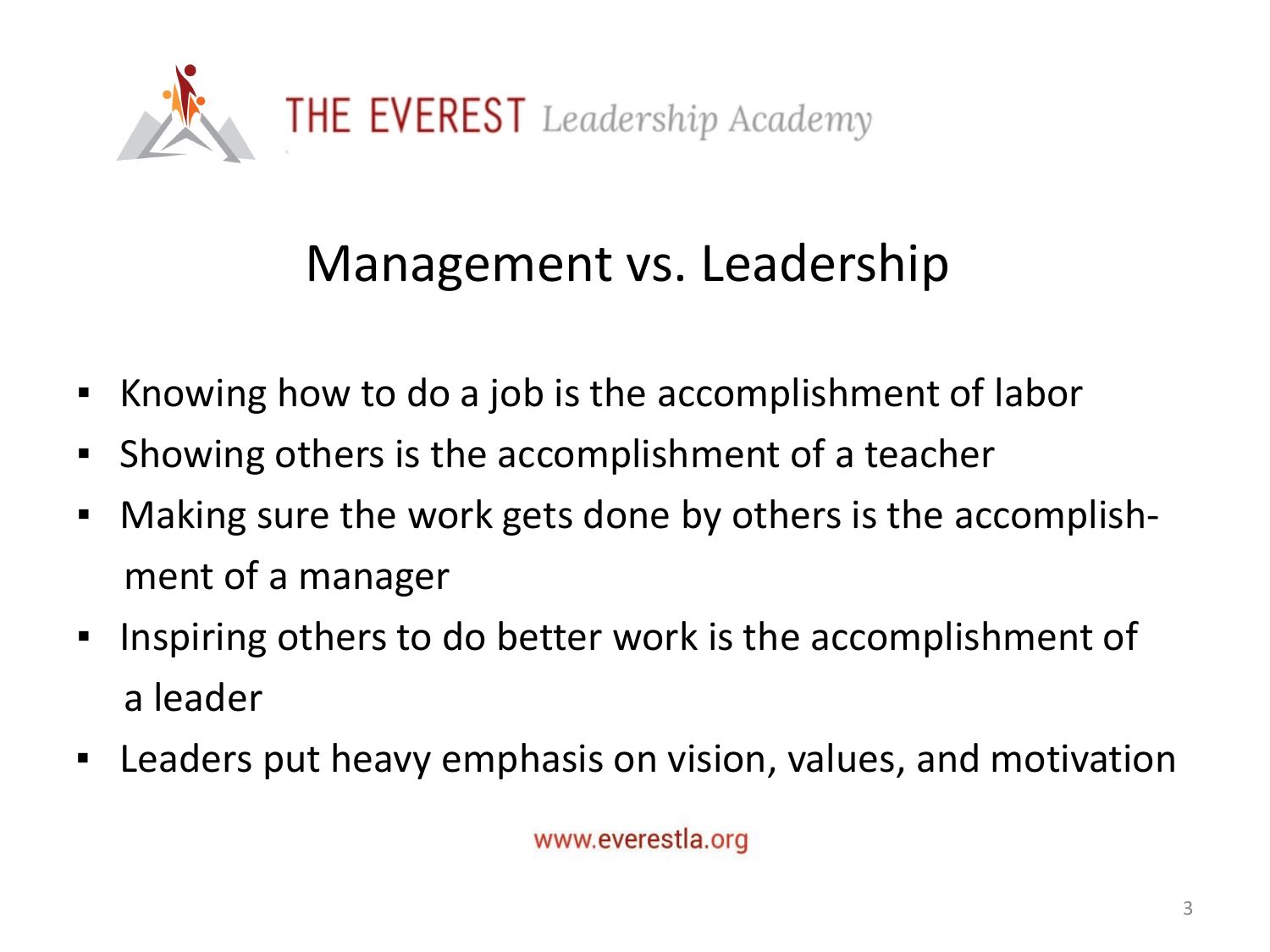

# The Definition of Leadership: "Influence"

- Leadership is the ability to obtain followers
- The three components of the "power triangle":
	- □ Communication
	- □ Recognition
	- □ Influence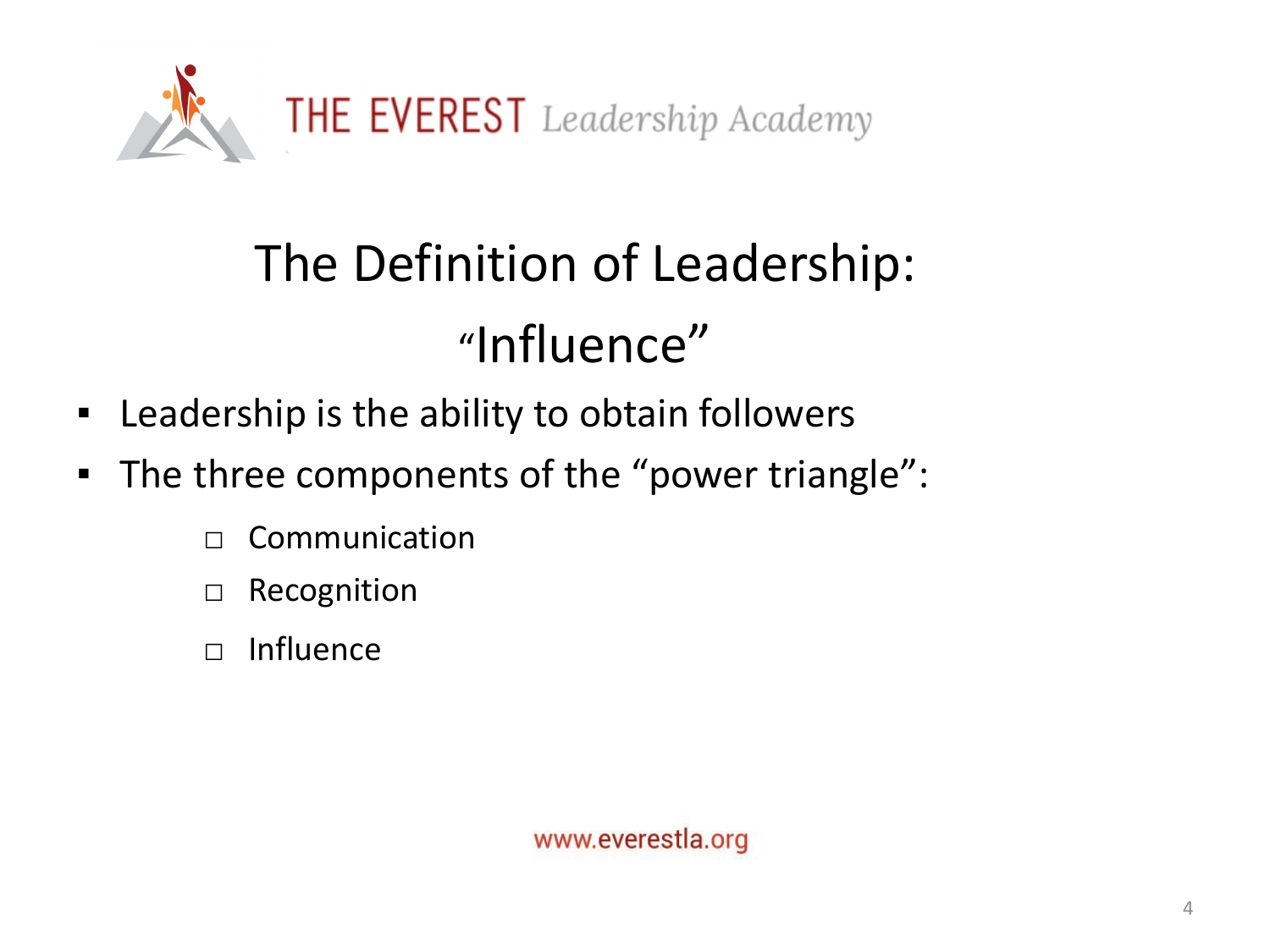

#### ■ Level #1 – Position

- $\Box$  A title people follow because they have to
- □ Authority
- $\Box$  The boss drives his workers; the leader coaches them
- $\Box$  The boss depends upon authority; the leader on goodwill
- $\Box$  The boss inspires fear; the leader inspires enthusiasm
- □ The boss says "I"; the leader, "we"
- $\Box$  The boss knows how it is done; the leader shows how
- $\Box$  The boss says "go"; the leader says "let's go"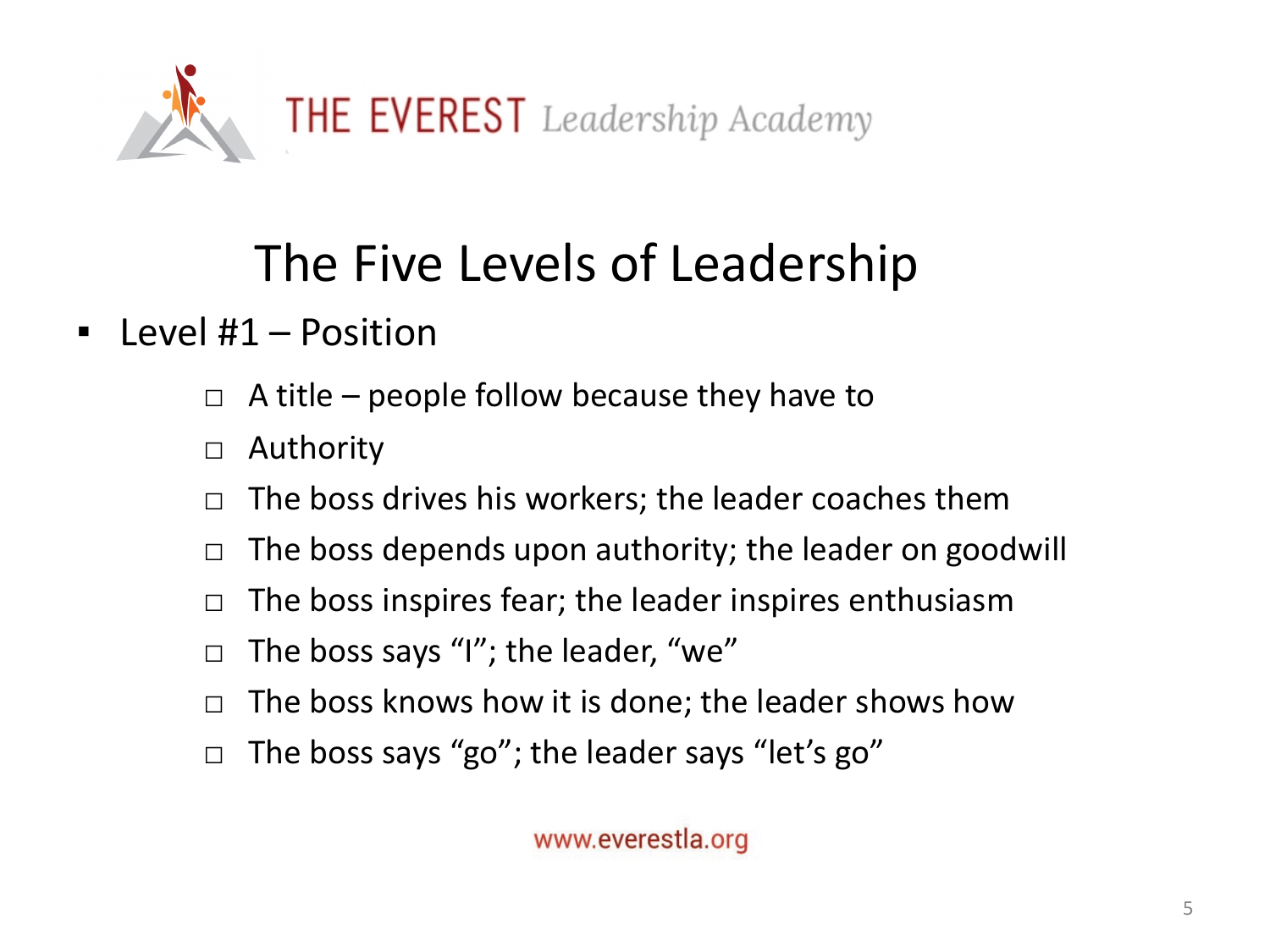

- Level #2 Permission
	- $\Box$  People don't care how much you know until they know how much you care
	- $\Box$  Leadership begins with the heart, not the head
	- $\Box$  Leadership flourished with a meaningful relationship, not more regulation
	- $\Box$  You can love people without leading them, but you cannot lead people without loving them
	- $\Box$  People follow because they want to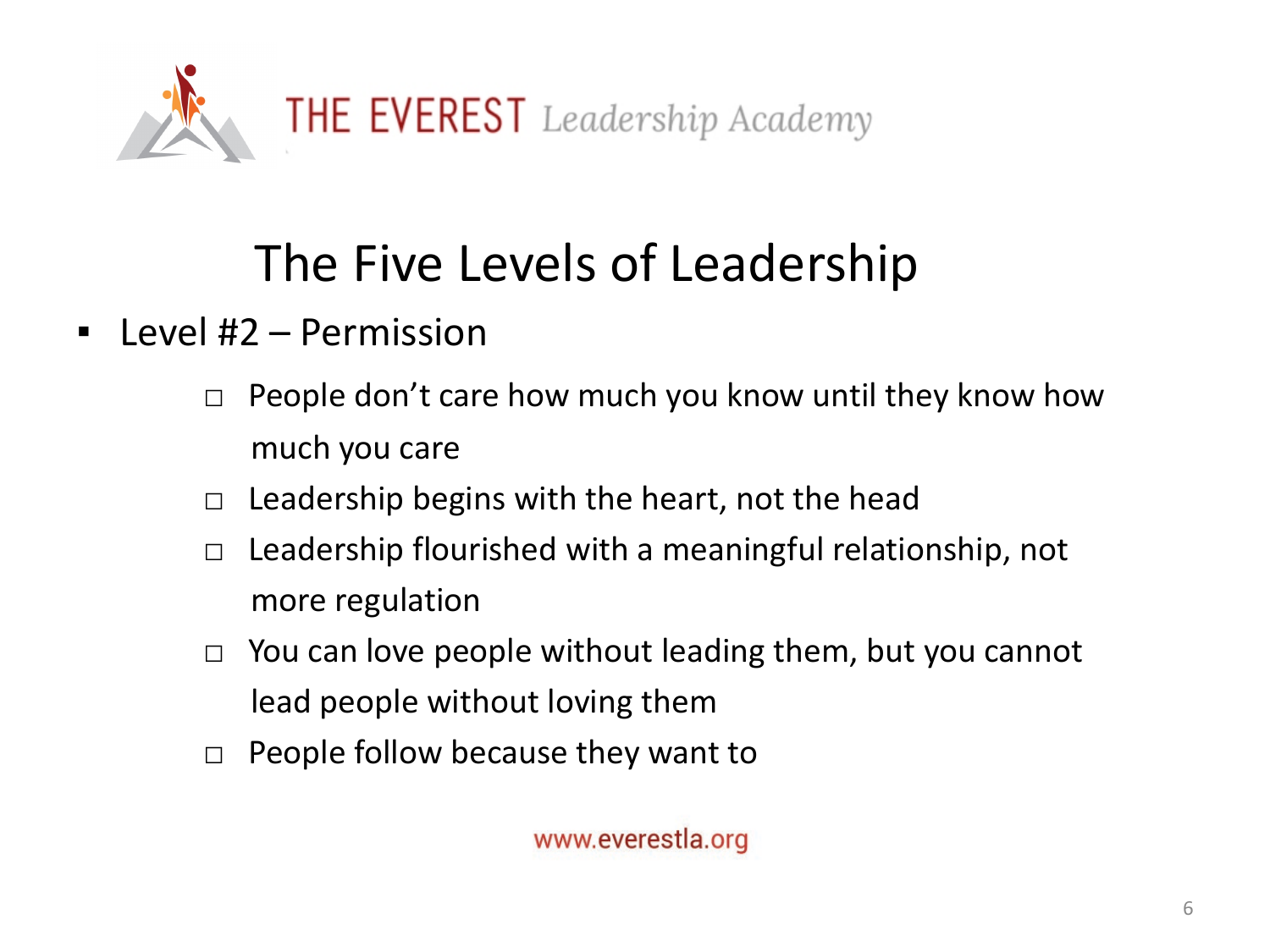

- Level #3 Production
	- $\Box$  Results are the main reason for the activity
	- □ People come together to accomplish a purpose
	- $\Box$  The people are results oriented
	- $\Box$  People follow because of what you have done for the organization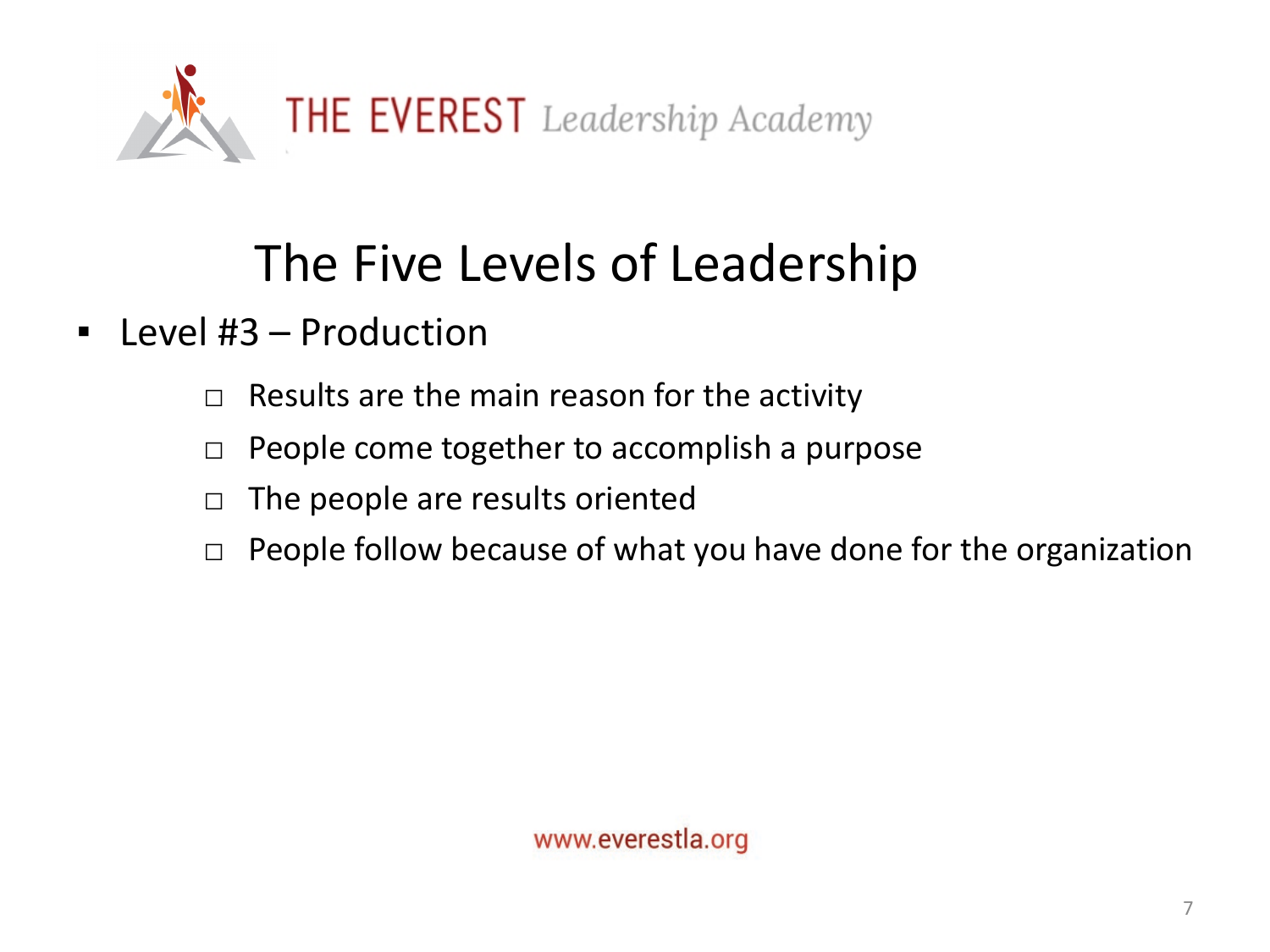

- Level #4 People Development
	- $\Box$  A leader is great, not because of his or her power, but because of his or her ability to empower others
	- $\Box$  You win people's hearts by helping them grow personally
	- $\Box$  Leaders systematically meet with and teach those who are influencers within the organization
	- $\Box$  People follow because of what you have done for them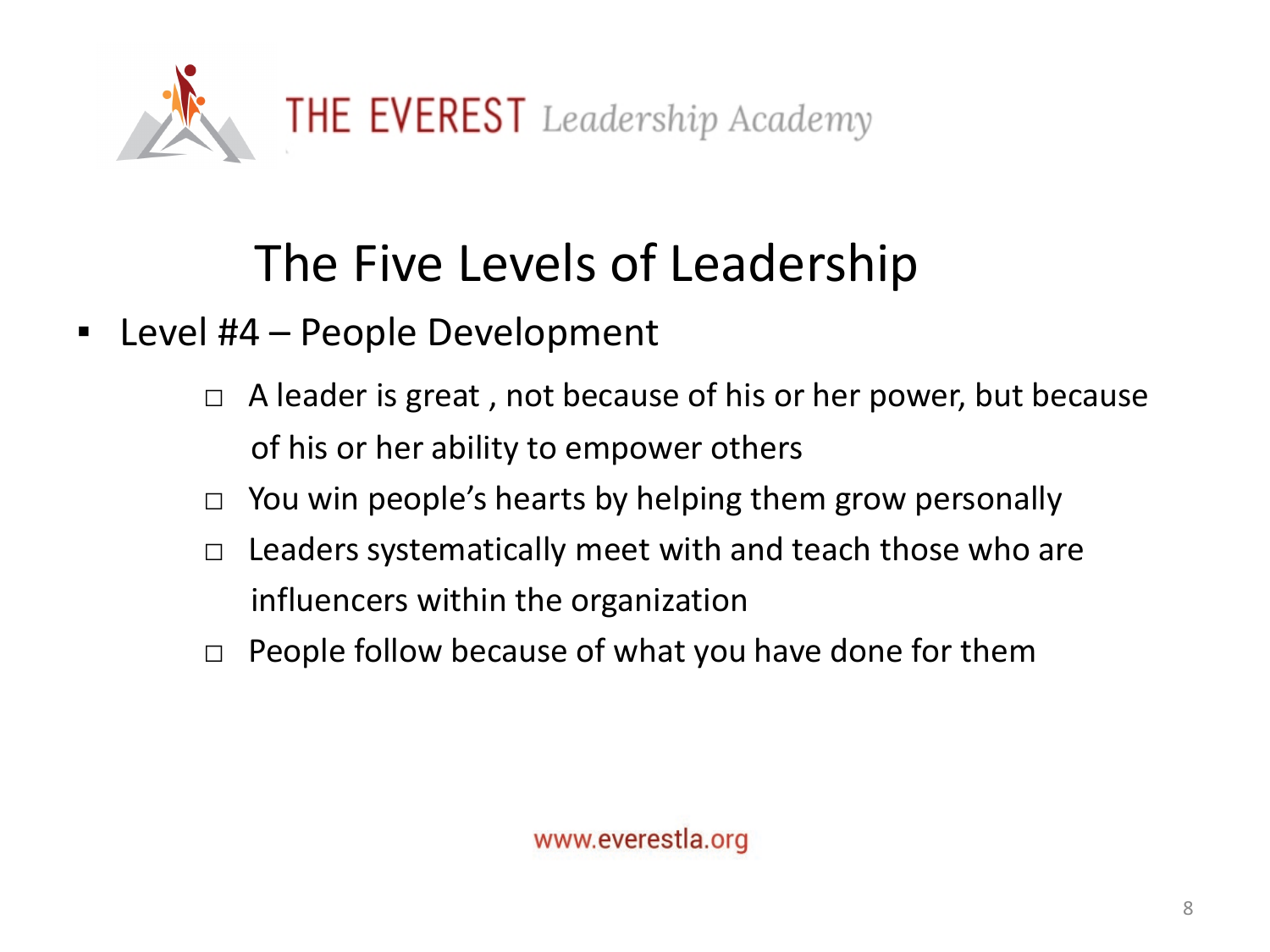

- Level #5 Personhood
	- $\Box$  The higher you go, the longer it takes
	- $\Box$  Respect people follow because of who you are and what you represent
	- $\Box$  This step is reserved for leaders who have spent years growing people and organizations. Few make it. Those who do are bigger than life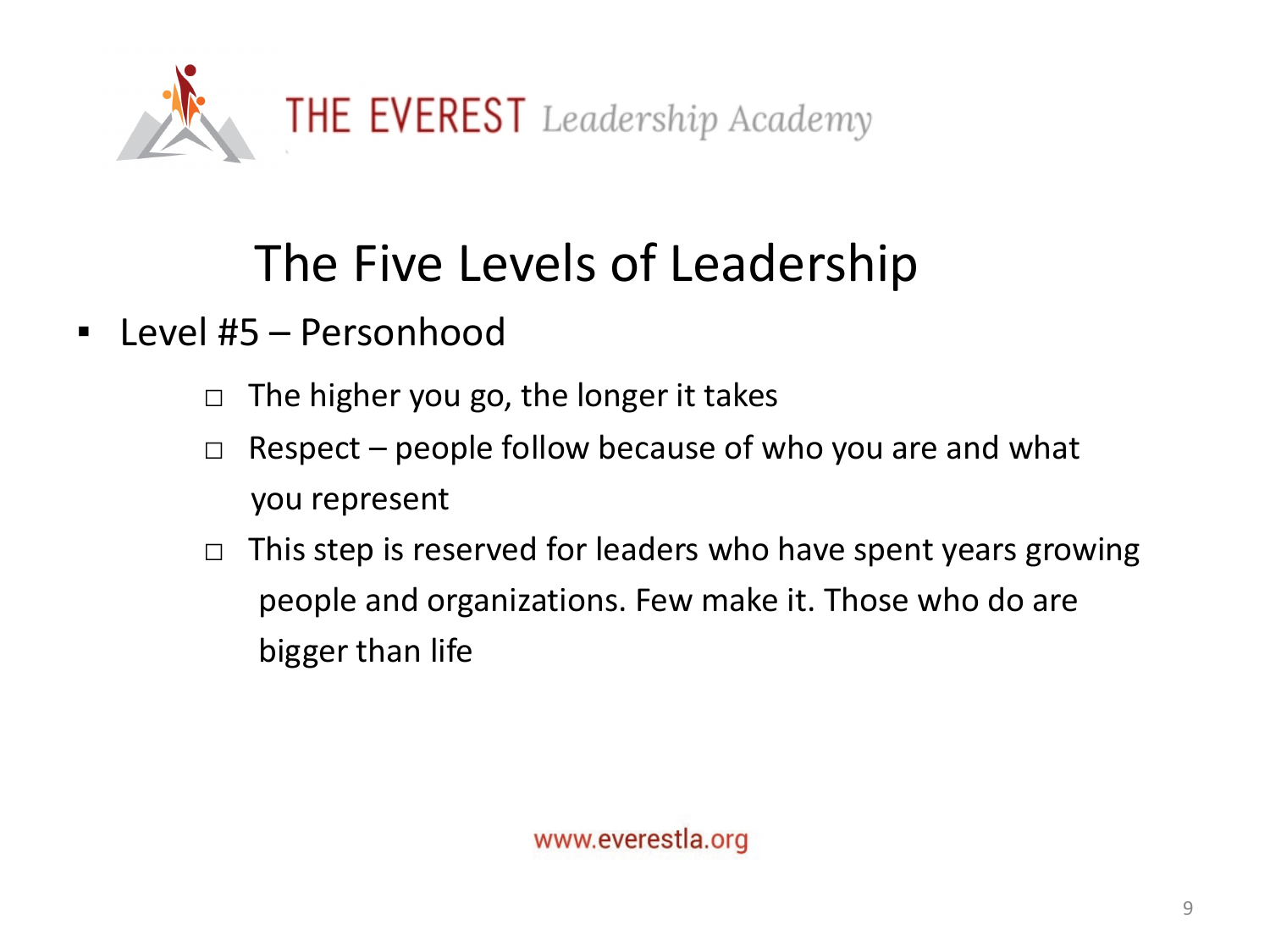

# The Key to Leadership: "Priorities"

- **•** The Pareto principle  $-20\%$  of your priorities will give you 80% of your production "IF" you spend your time, energy, money, and personnel on the top 20% of your priorities
	- $\Box$  20% of the people in an organization will be responsible for 80% of the company's success
- Efficiency is the foundation for survival. Effectiveness is the foundation for success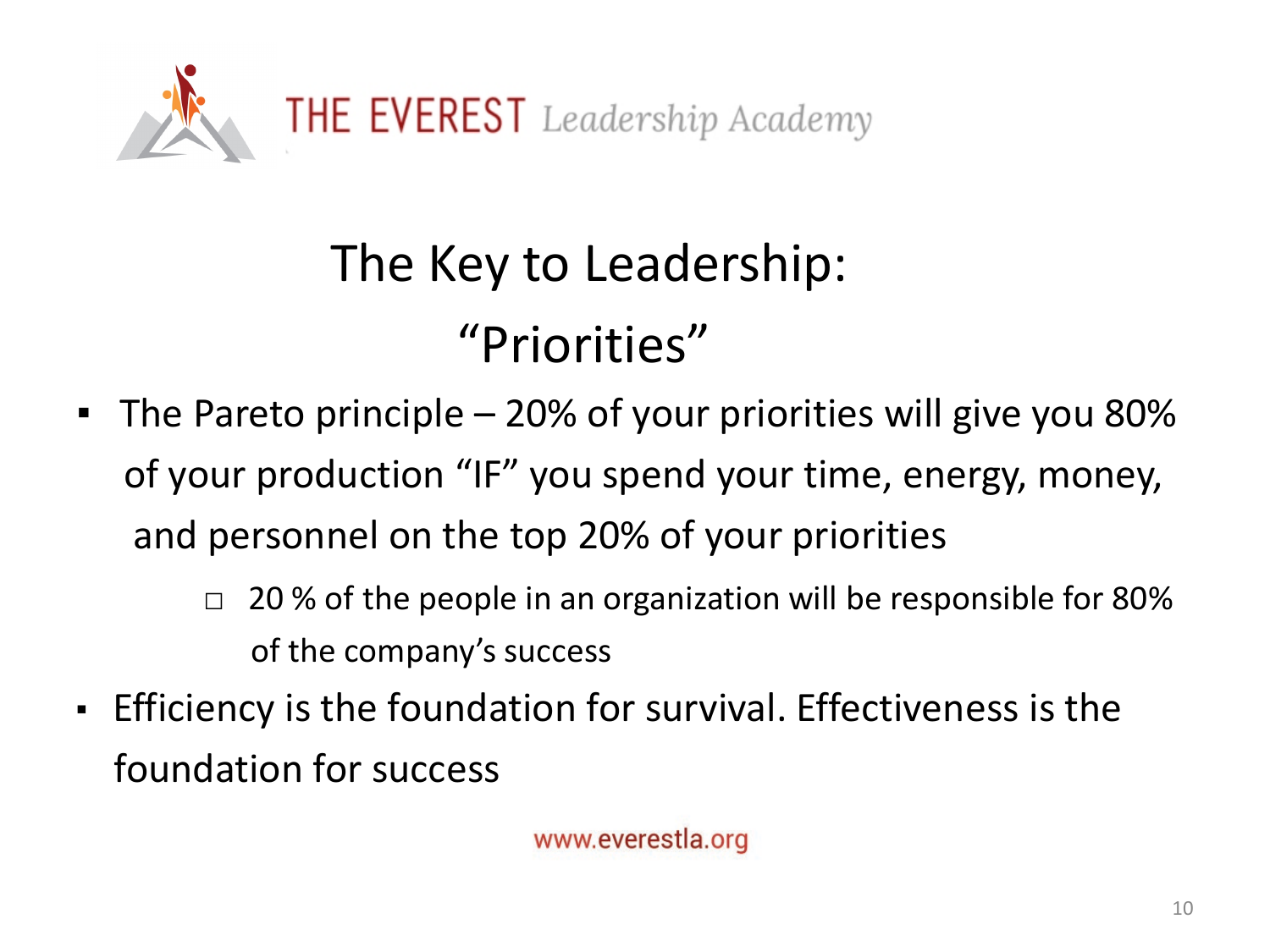

# The Most Important Ingredient of Leadership: "Integrity"

- A person of integrity is one who has established a system of values against which all of life is judged
- It becomes the navigating system that guides us
- It establishes priorities in our lives and judges what we will accept or reject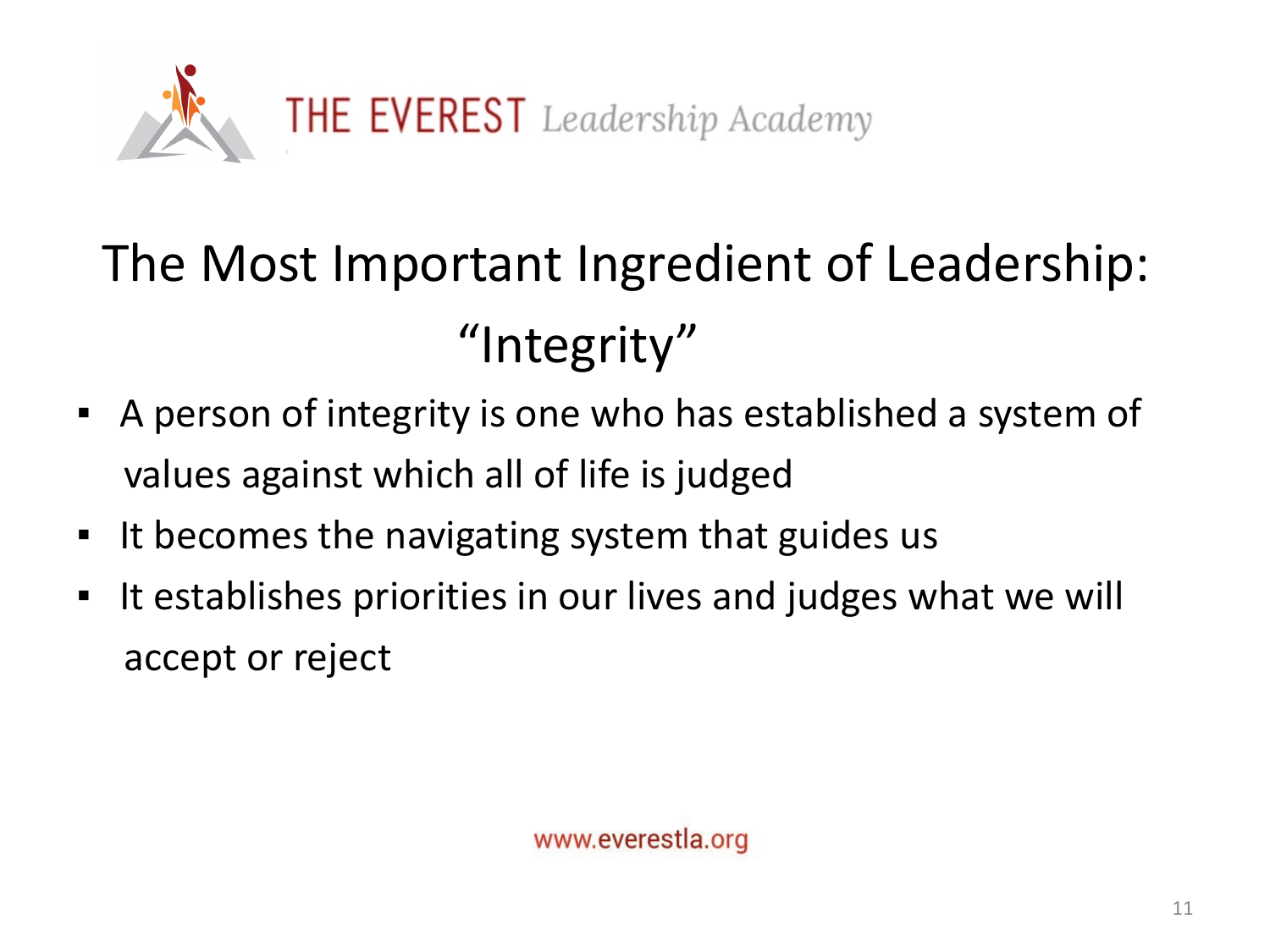

### The Credibility Acid Test

- 1. Integrity builds trust must have follower's confidence
- 2. Integrity has high influence value
- 3. Integrity results in a solid reputation, not just image
- 4. Integrity means living it myself before leading others
- 5. Integrity helps a leader be credible, not just clever
- 6. Integrity facilitates high standards:
	- $\Box$  Rights decrease as you climb in the organization
	- $\Box$  Responsibilities increase as you climb in the organization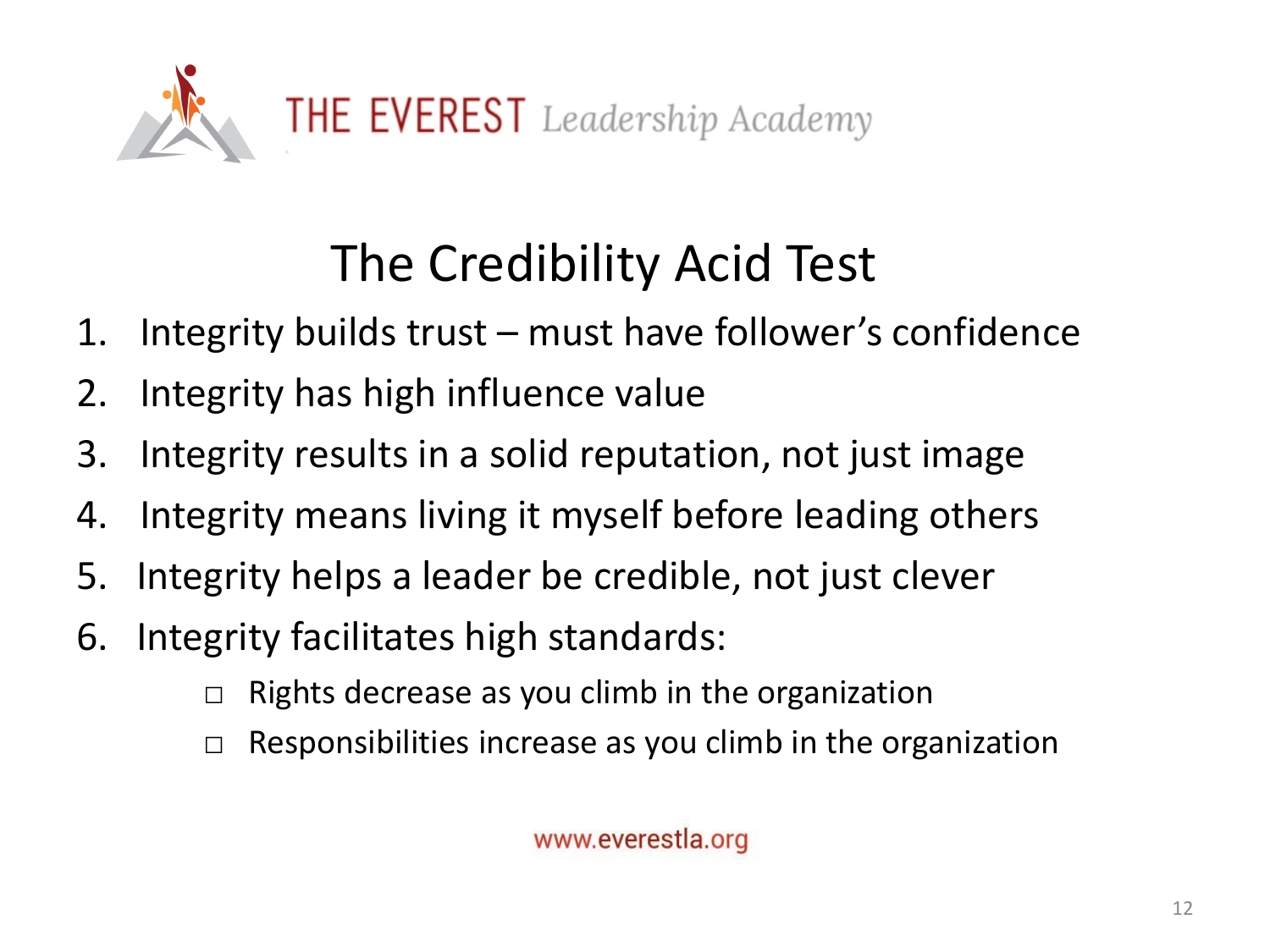

### The Credibility Acid Test

7. Integrity is a hard-won achievement

A result of self-discipline, inner trust, and honesty

 $\Box$  "When wealth is lost, nothing is lost; when health is lost something is lost; when character is lost, all is lost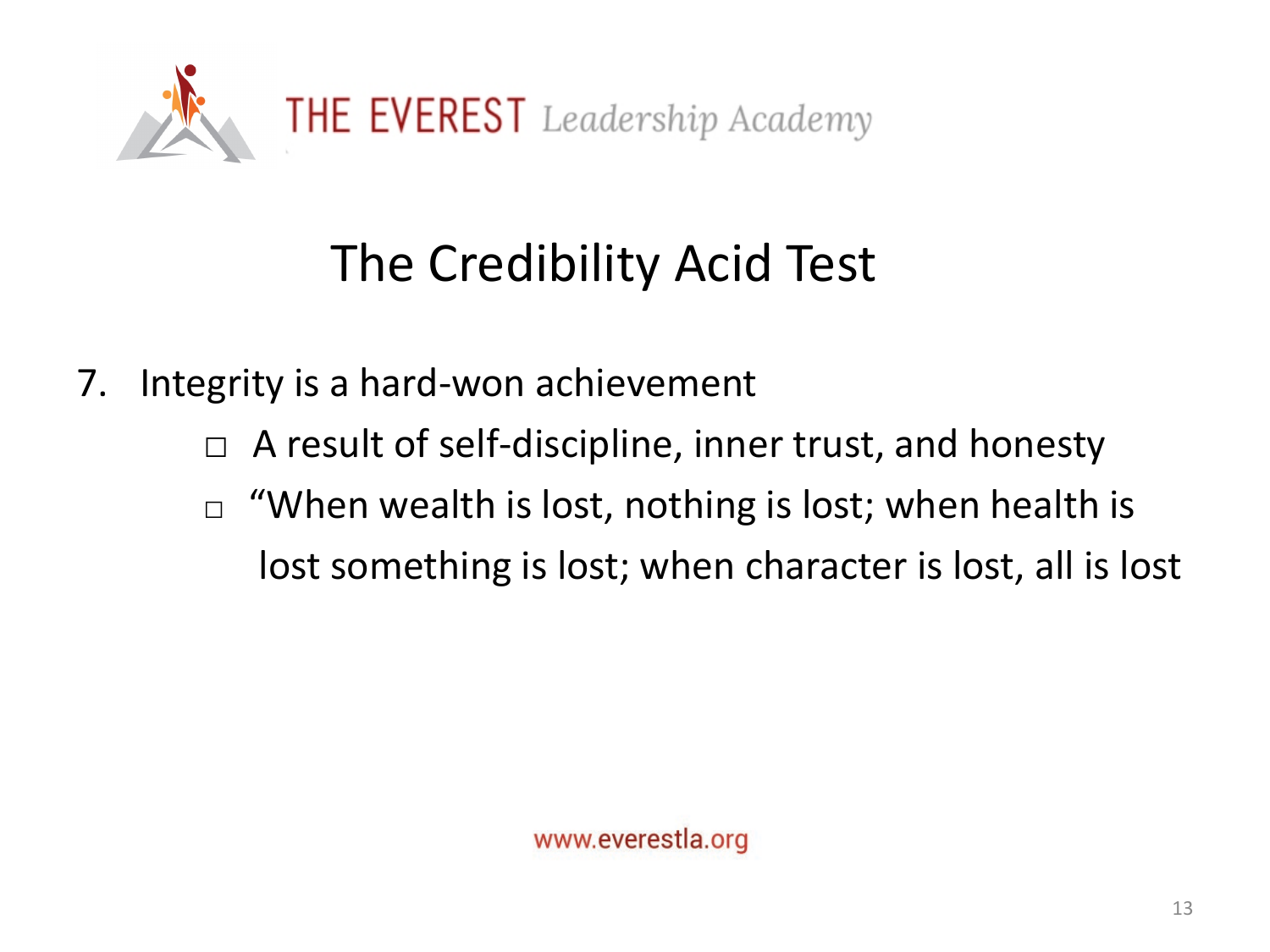

# The Ultimate Test of Leadership:

#### " Creating Positive Change"

- Most people resist change:
	- Creates fear of the unknown
	- $\Box$  Creates fear of failure
	- Tradition resists change  $-$  routine is disrupted
- Change won't happen when people engage in negative thinking
	- $\Box$  Don't look you might see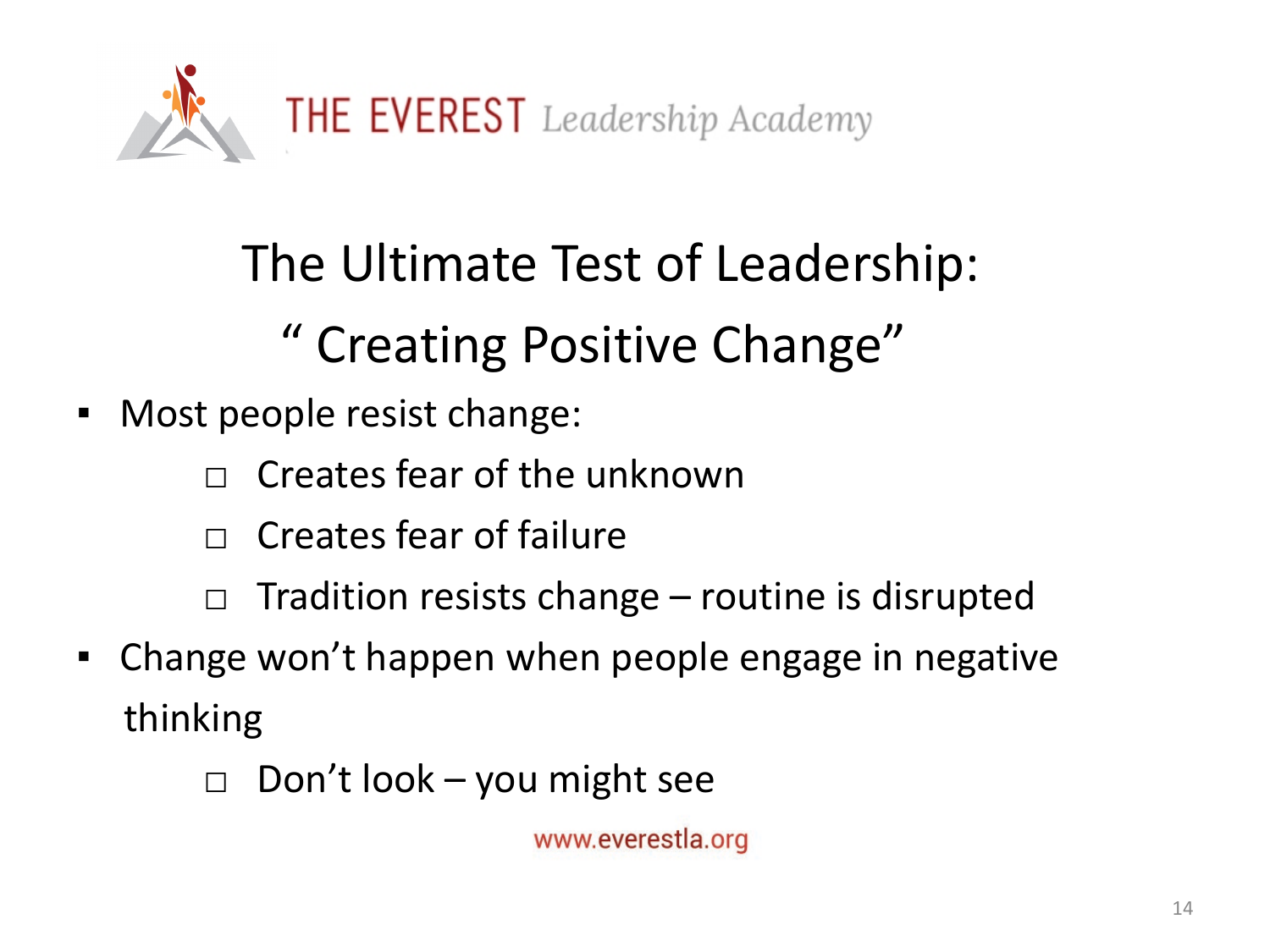

#### The Ultimate Test of Leadership:

## " Creating Positive Change"

- $\Box$  Don't listen you might hear
- $\Box$  Don't think you might learn
- $\Box$  Don't make a decision you might be wrong
- $\Box$  Don't walk you might stumble
- $\Box$  Don't run you might fall
- $\Box$  Don't live you might die
- $\Box$  Don't change you might grow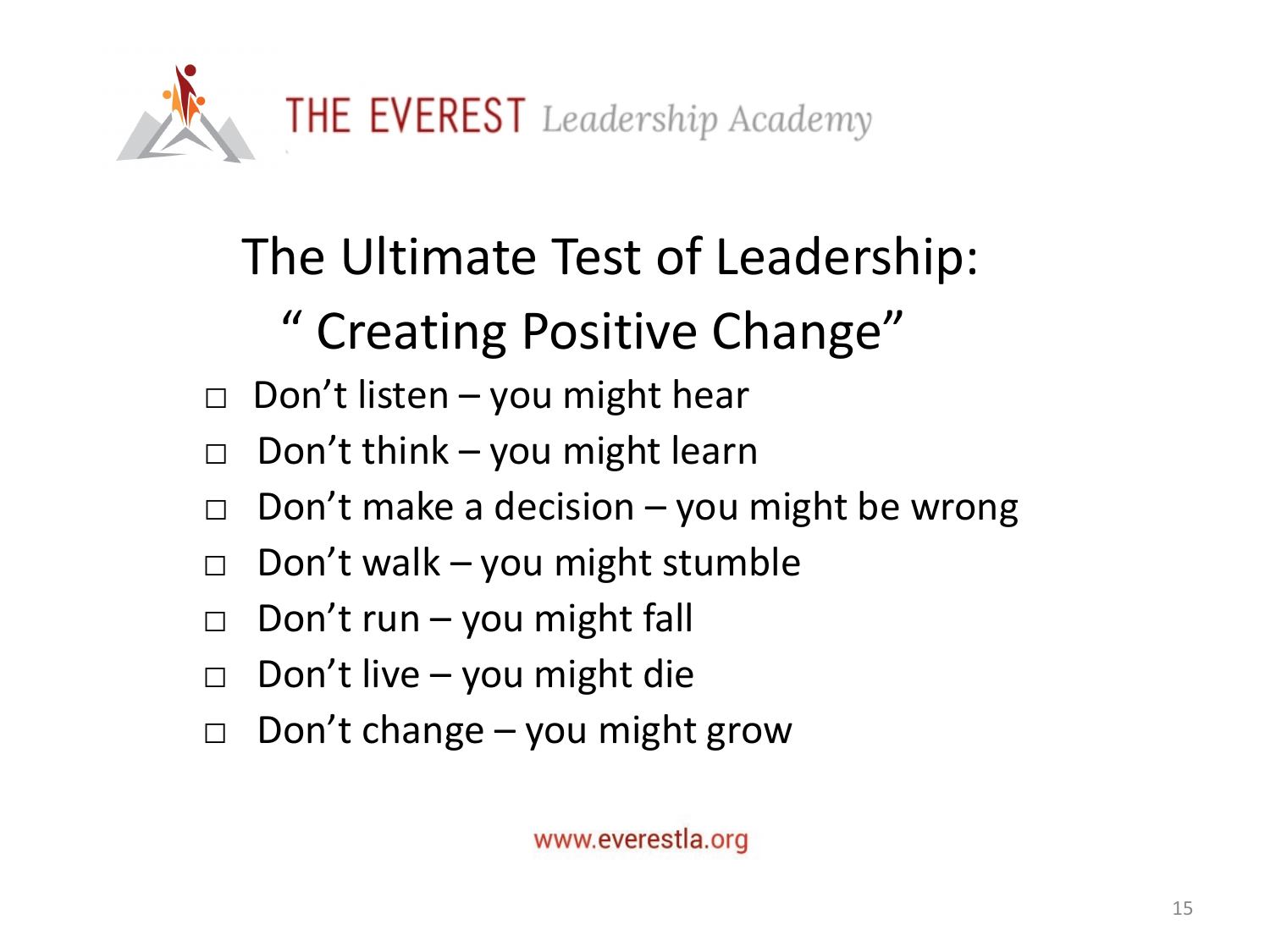

#### Creating A Climate For Change

- The leader must develop a trust with people
- Must make personal changes before asking others to change
- Must understand the firms history culture
- **EXECT** Must place influencers in leadership positions

"Not all change is improvement, but without change there can be no improvement"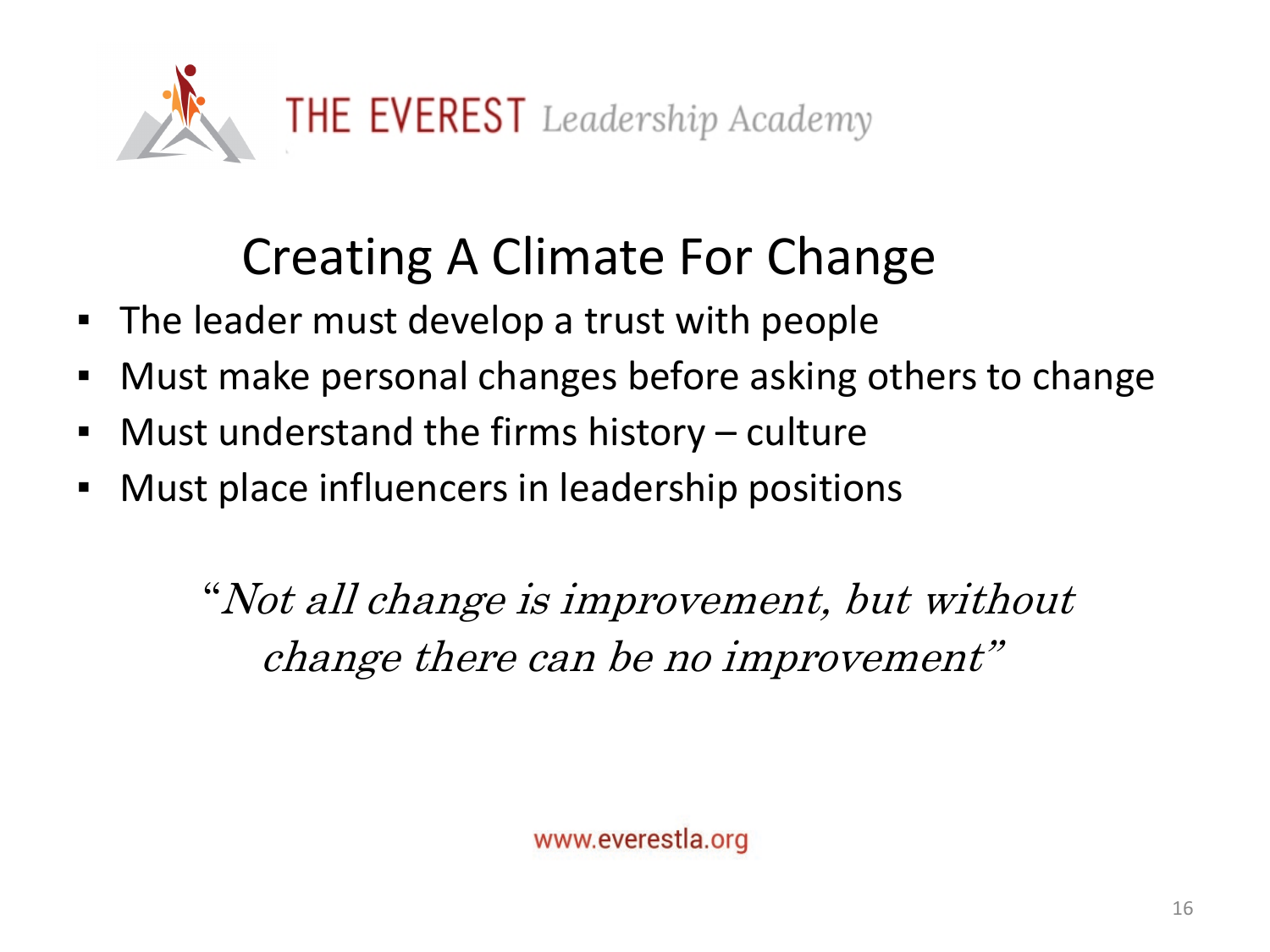

# The Quickest Way to Gain Leadership: "Problem-Solving"

- Four common reasons why people do not perform:
	- 1. They do not know what they are suppose to do
	- 2. They do not know how to do it
	- 3. They do not know why they should
	- 4. There are obstacles beyond their control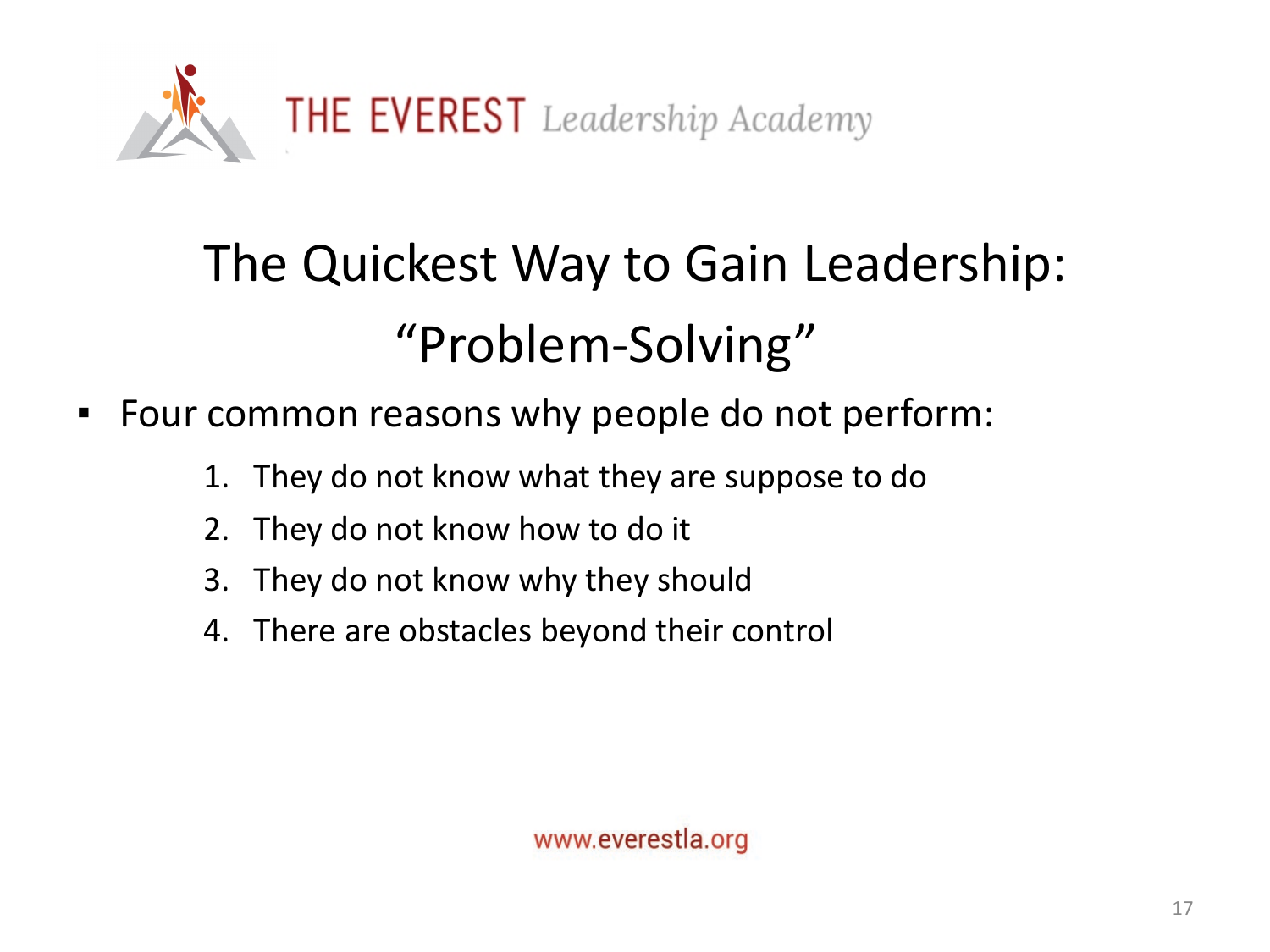

# Leadership – the ability to recognize a problem before it becomes an emergency

- 1. They sense it before they see it (intuition)
- 2. They begin looking for it and ask questions (curiosity)
- 3. They gather data (processing)
- 4. They share feelings w/trusted colleagues (communicating)
- 5. They define the problem (writing)
- 6. They check their resources (evaluating)
- 7. They make a decision (leading)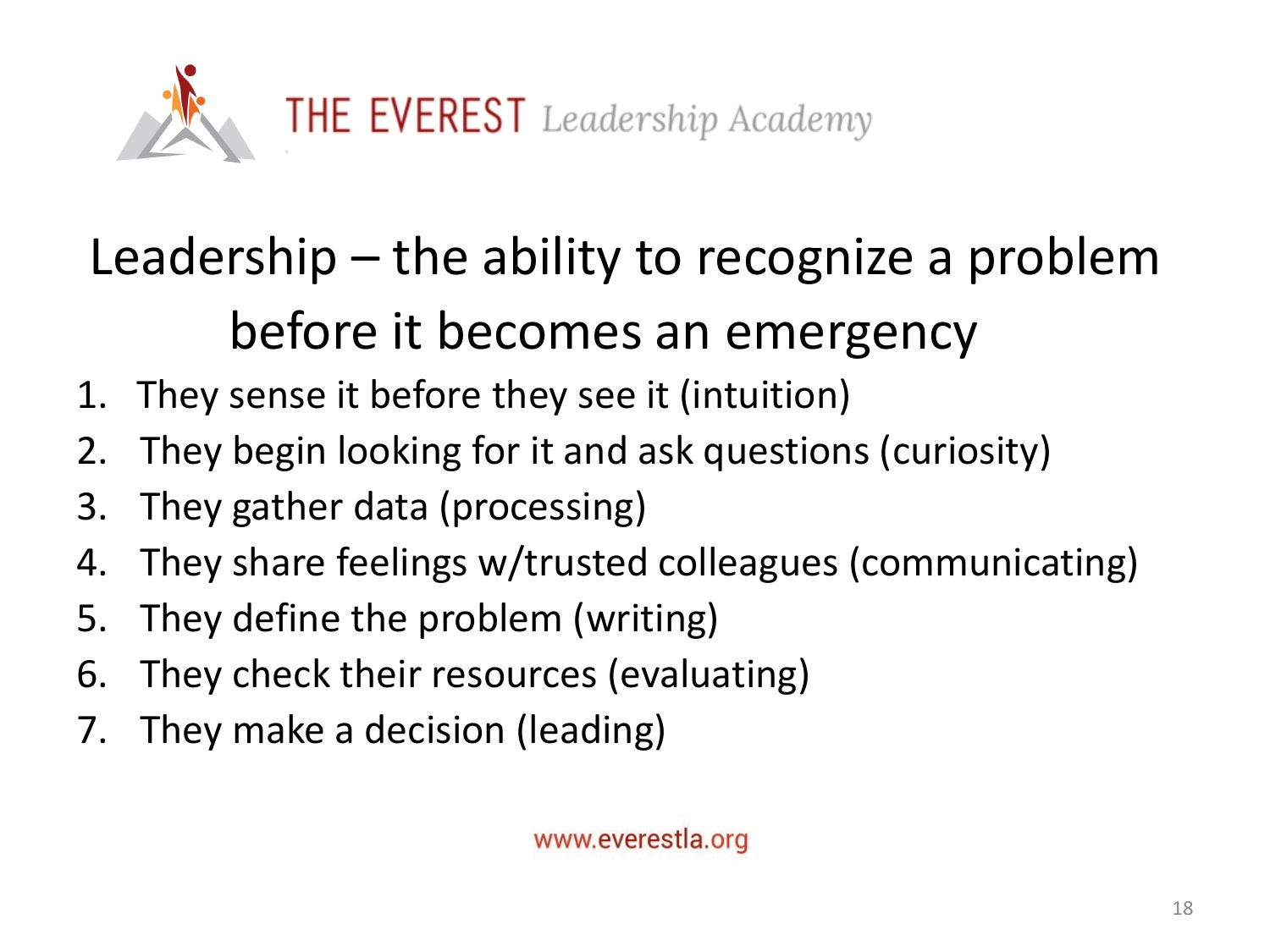

# The Extra Plus in Leadership "Attitude"

"The longer I live, the more I realize the impact of attitude on life. Attitude, to me, is more important than facts. It is more important than the past, than education, than money, than circumstances, than failures, than what other people think or say or do. I am convinced that life is 10% what happens to me and 90% how I react" www.everestla.org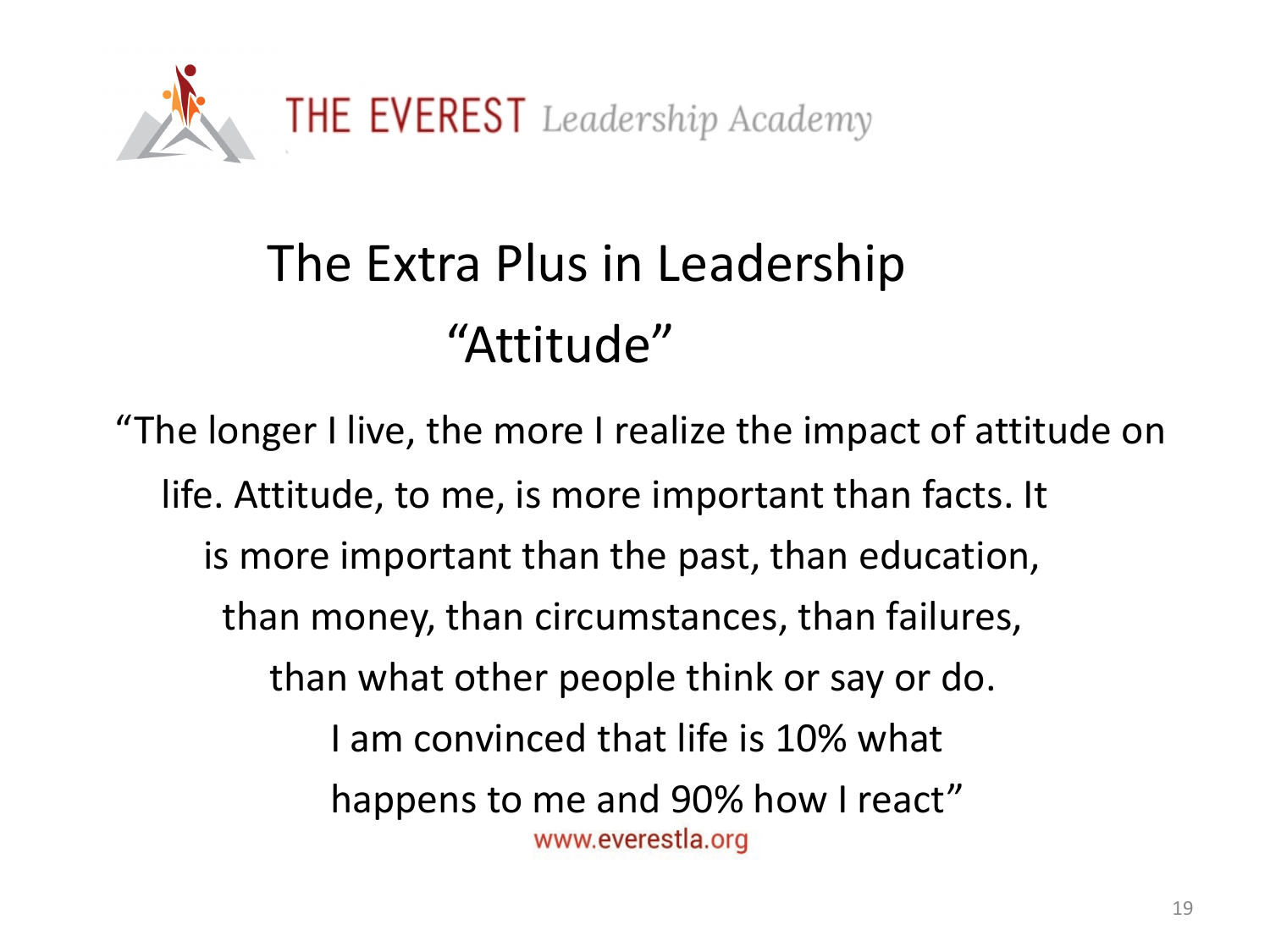

#### Attitude – Our Most Important Asset

- Robert Half International survey: reasons for firing an employee?
	- $\Box$  Incompetence 30%
	- $\Box$  Inability to get along with others  $-17\%$
	- $\Box$  Dishonesty or lying  $-12\%$
	- $\Box$  Negative attitude 10%
	- $\Box$  Lack of motivation 7%
	- $\Box$  Failure or refusal to follow instructions  $-7\%$
	- $\Box$  All other reasons  $-8\%$

Except for incompetence, mostly attitude problems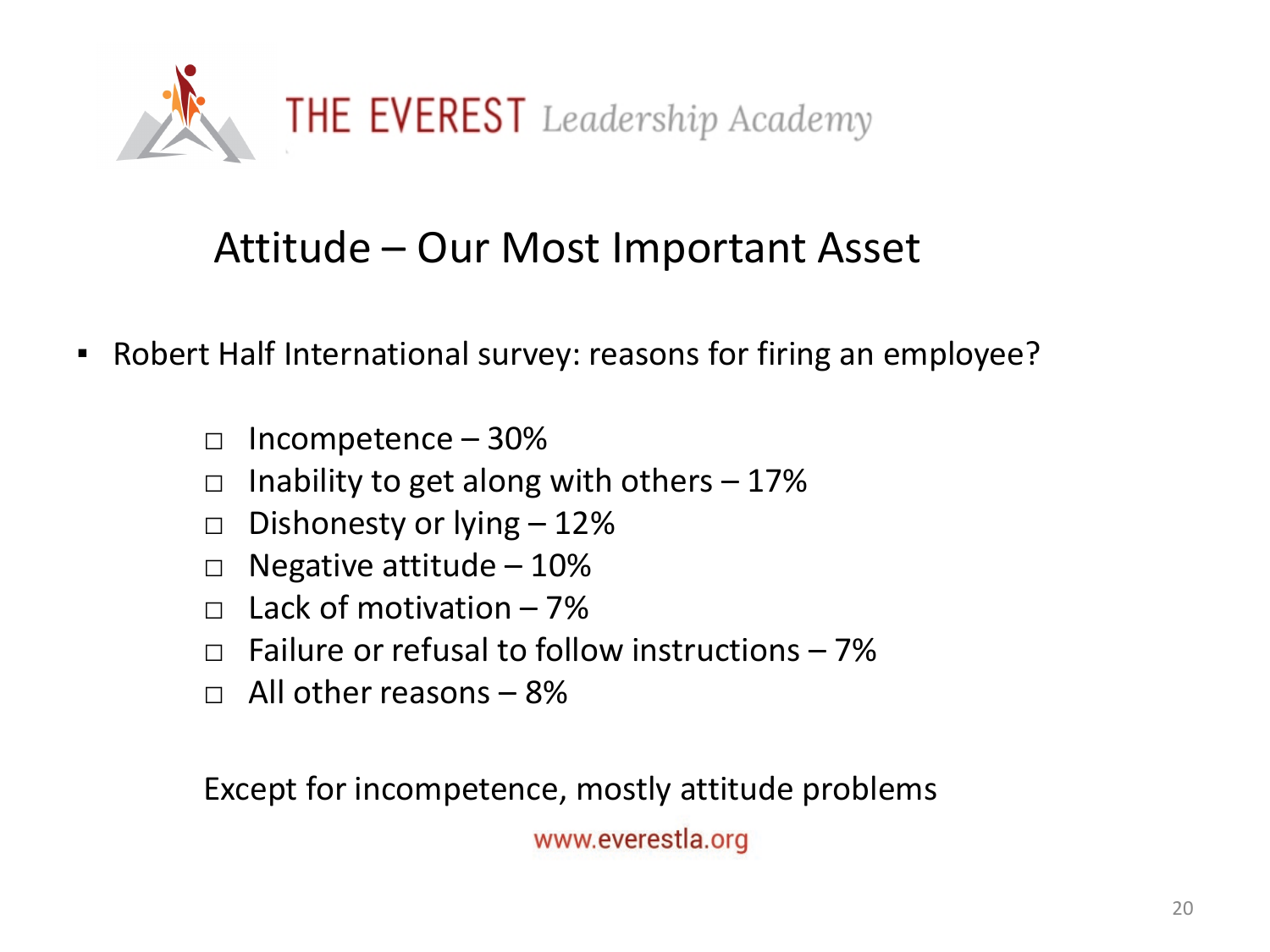

#### Attitude – Our Most Important Asset

- Carnegie Institute analyzed records of 10,000 persons:
	- $\Box$  15 % of success is due to technical training
	- $\Box$  85% is due to personality, and the primary personality trait identified by research is attitude
	- $\Box$  Our attitudes determine what we see and how we handle our feelings
	- $\Box$  Expectations have a great deal to do with our attitudes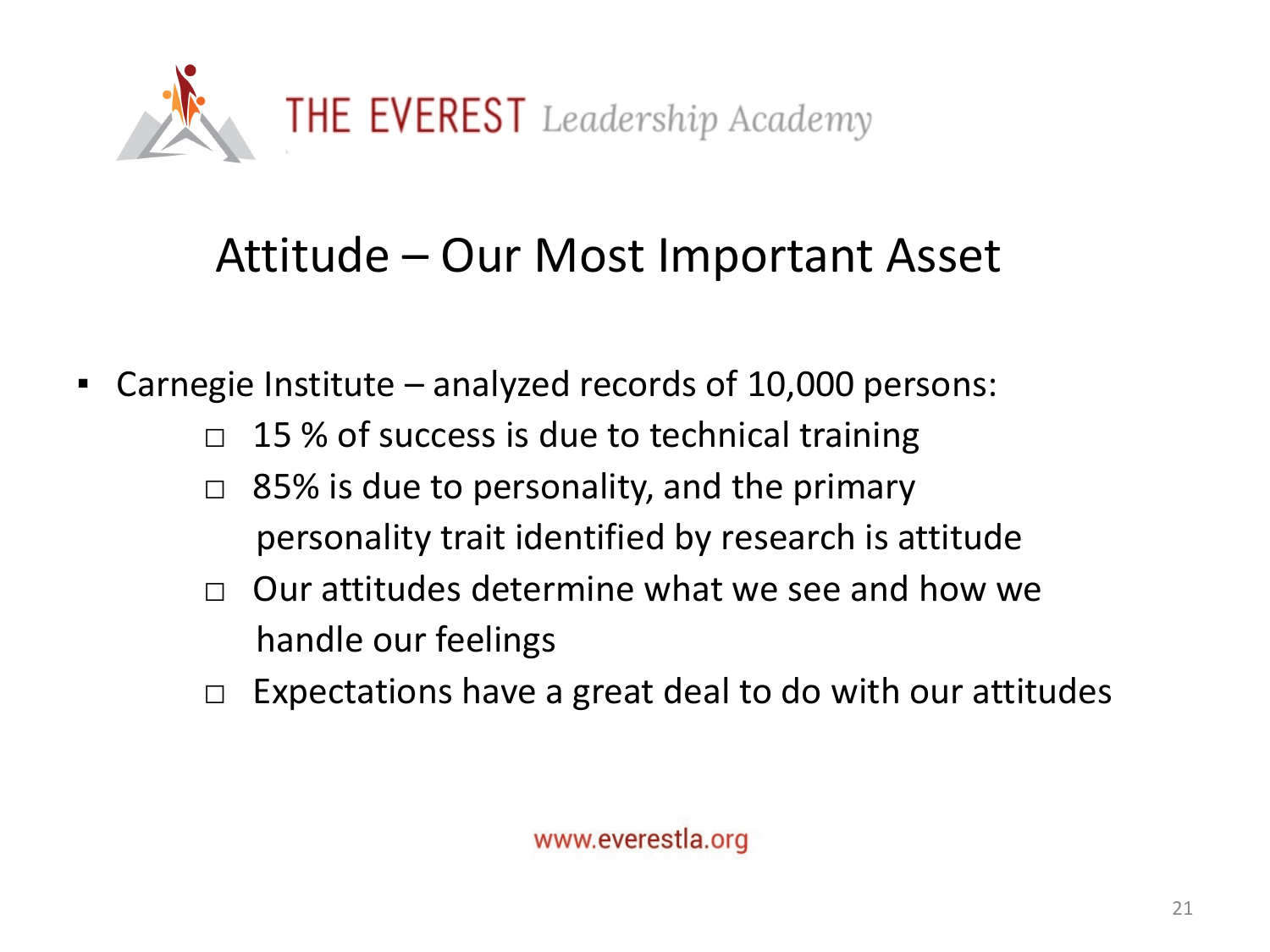

### Arnold Palmer

- "If you think you are beaten, you are
- If you think you dare not, you don't
- If you like to win but think you can't
- It's almost certain you won't
- Life's battles don't always go to the stronger or faster man
- But sooner or later, the man who wins is the man who thinks he can"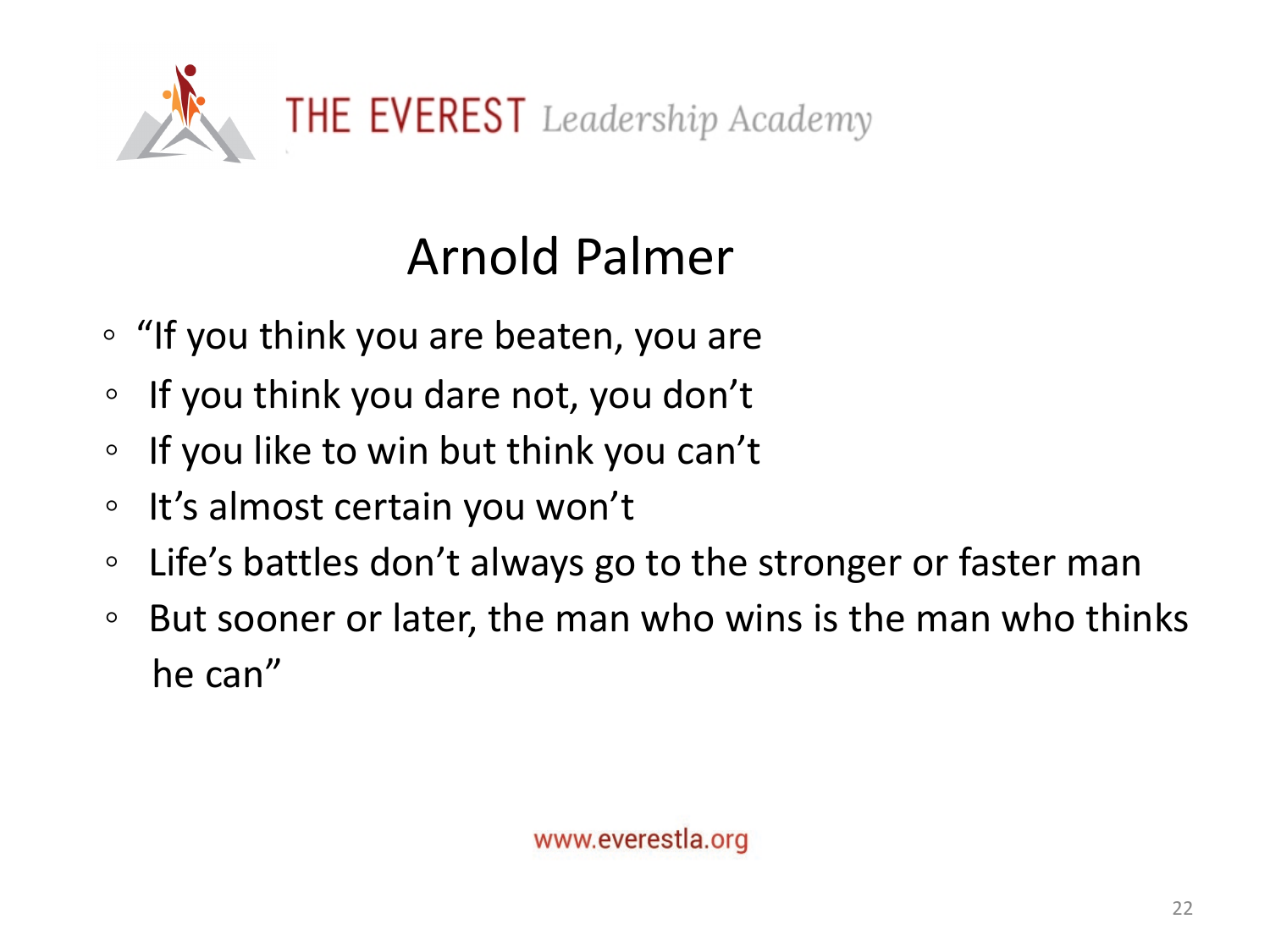

#### Developing Your Most Appreciable Asset: "People"

Level 1: The person who works better with people is a follower

- Level 2: The person who helps people work better is a manger
- Level 3: The person who develops better people to work is a leader
	- $\Box$  Leaders help people feel important and increase their self-esteem
	- □ You're got to give loyalty down before you receive loyalty up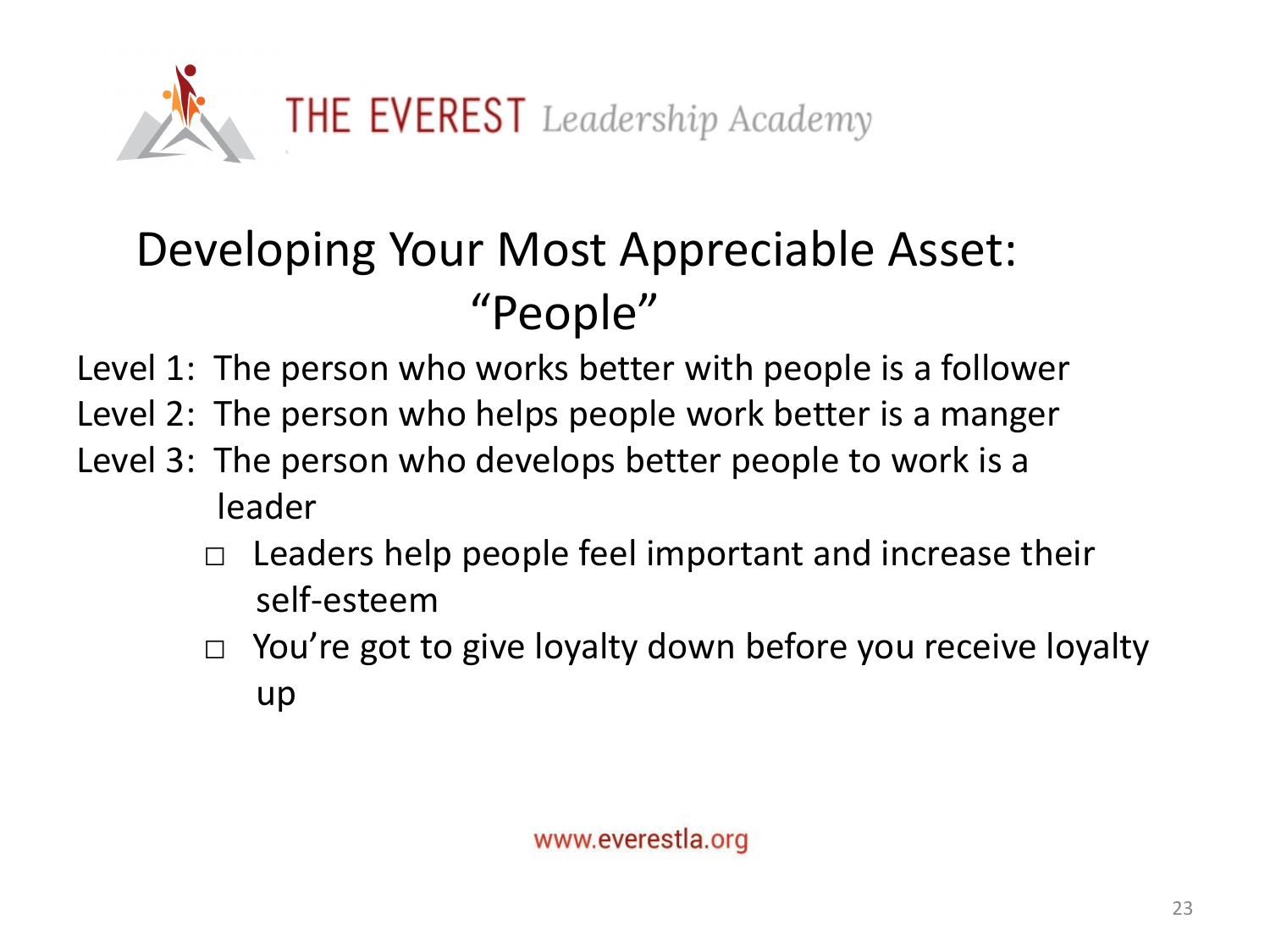

# The Indispensable Quality of Leadership: "Vision"

#### Four Vision-Levels of People

- 1. Some people never see it / they are wanderers
- 2. Some people see it and never pursue it / they are followers
- 3. Some people see it and pursue it / they are achievers
- 4. Some people see it and pursue it and help others see it / they are leaders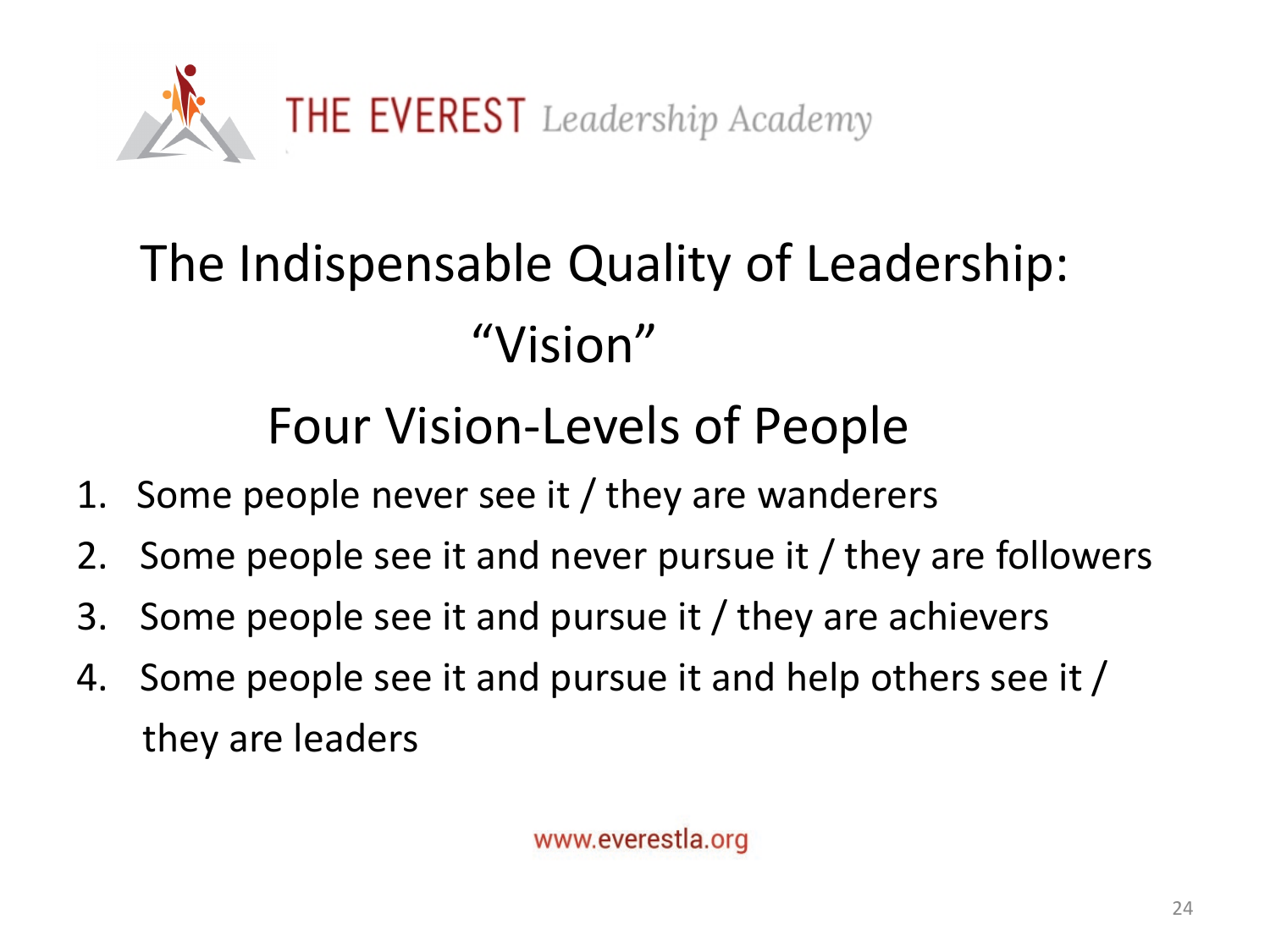

# The Price Tag of Leadership: "Self-Discipline"

- **EXA** Start with yourself we cannot travel without until we first travel within
- Start early what are going to be tomorrow, you are becoming today
- Start small developing self-discipline in a small way today in order to be disciplined in a big way tomorrow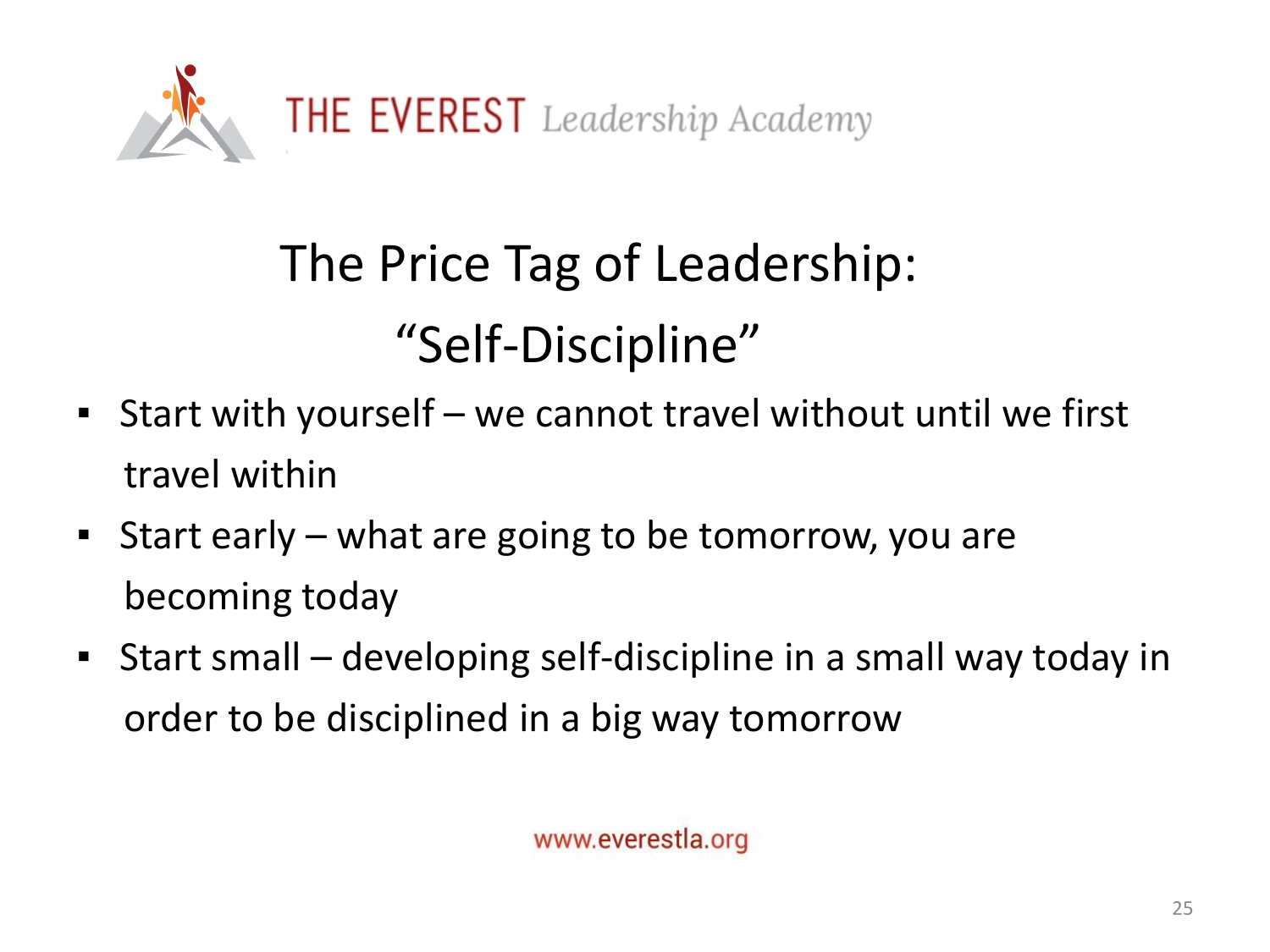

- Start now people have thoughts, good ideas, and good intentions, but precious few (leaders) translate into action
- Organize your life:
	- Set your priorities
	- Place your priorities in your calendar
	- Allow time for the unexpected
	- Do projects one at a time
	- Organize your work space
	- Work according to your temperament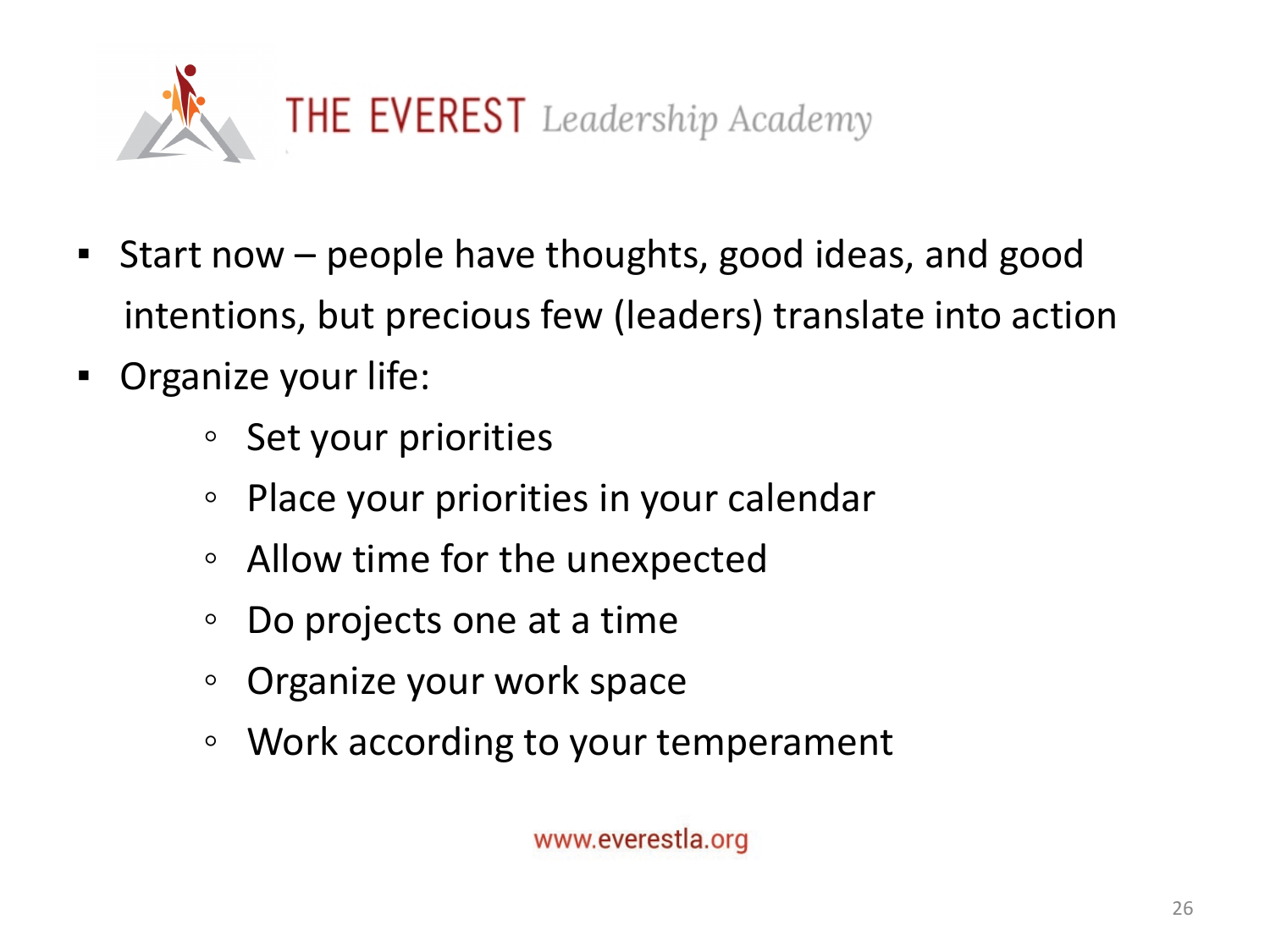

- Use your driving time for light work and growth
- Develop systems that work for you
- Always have a plan for those minutes between meetings
- Focus on results, not the activity
	- Efficiency doing things right
	- **Effectiveness doing the right things**
	- Work where you are strongest 80% of the time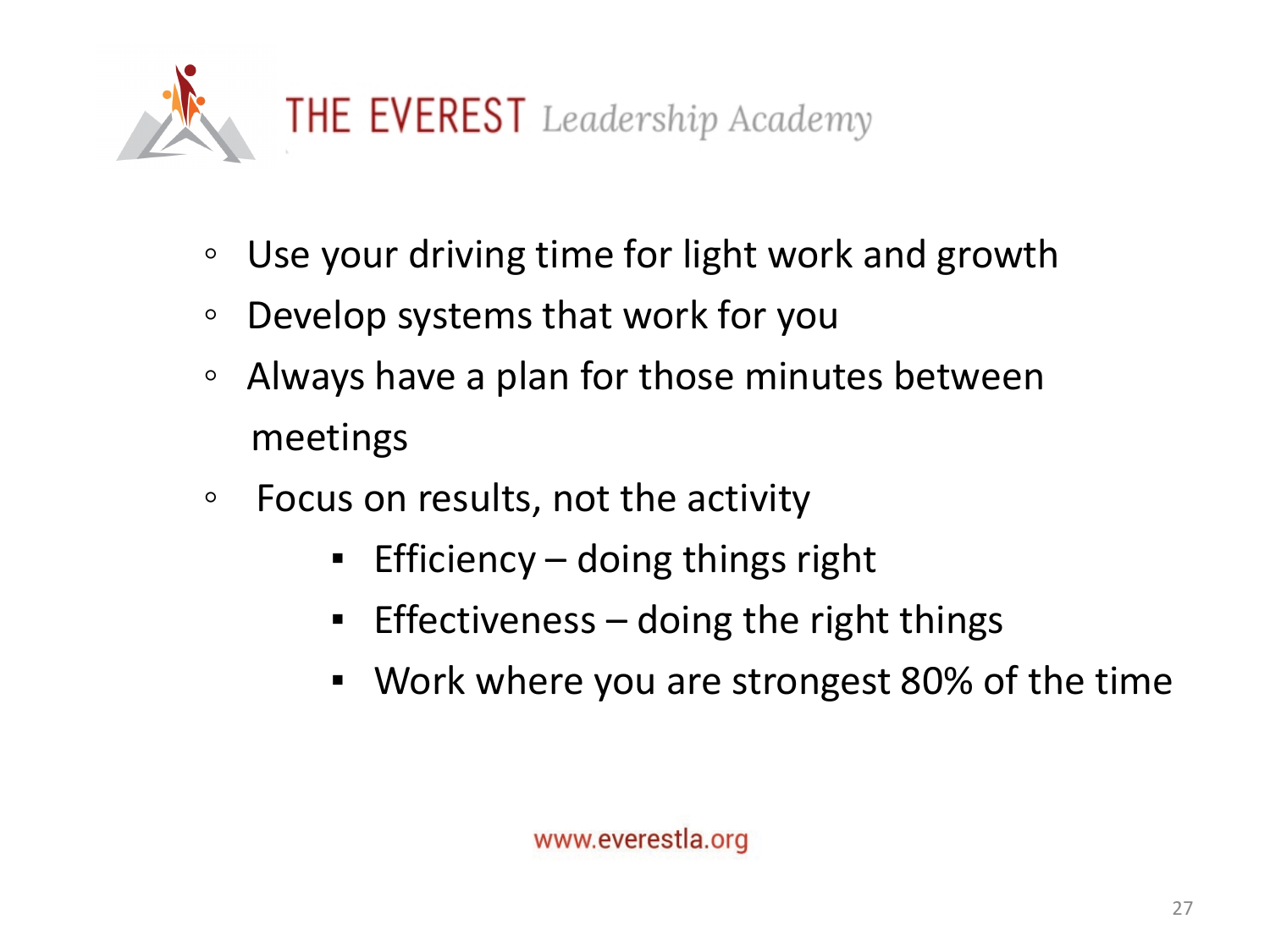

## Welcome Responsibility

- "The price of greatness is responsibility" Winston Churchill
	- Be responsible for who you are
	- Be responsible for what you do
	- Be responsible for what you have received
	- Be responsible to those you lead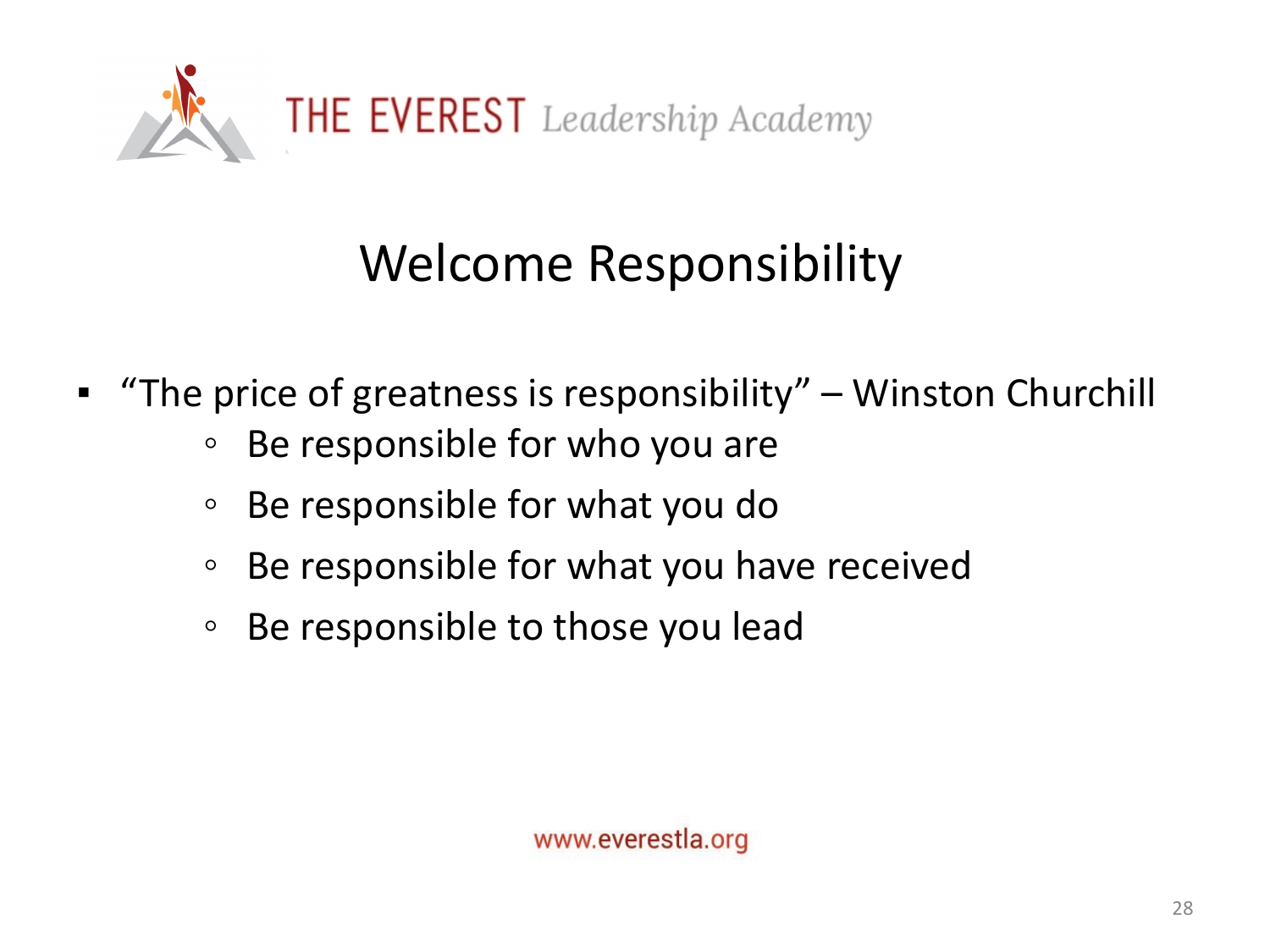

# Epilogue This world needs leaders –

- Who use their influence at the right times for the right reasons;
- Who take a little greater share of the blame and a little share of the credit;
- Who lead themselves successfully before attempting to lead others;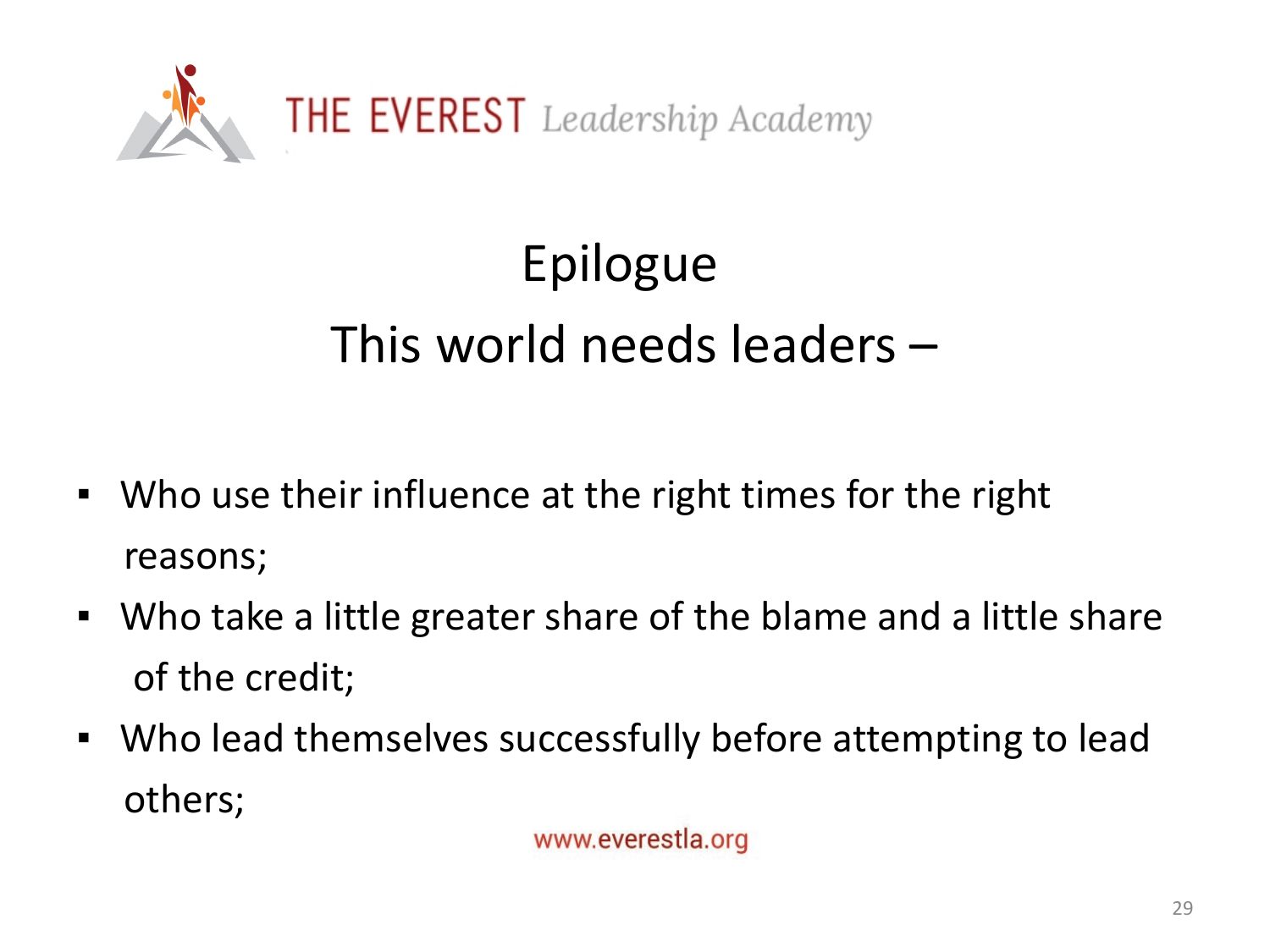

- Who use their influence at the right times for the right reasons;
- Who take a little greater share of the blame and a little share of the credit;
- Who lead themselves successfully before attempting to lead others;
- Who continue to search for the best answer, not the familiar one;
- Who add value to the people and organization they lead;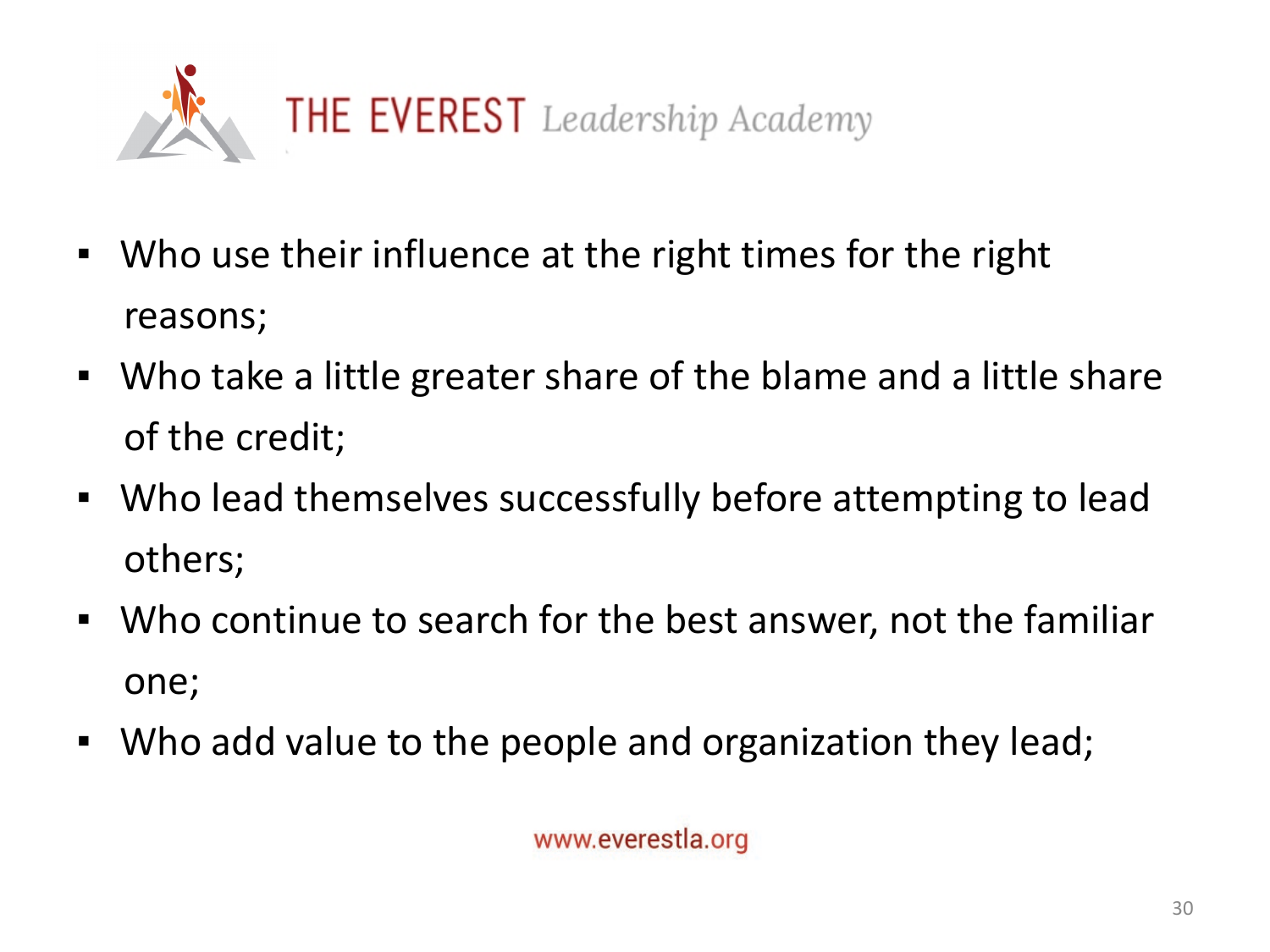

- Who work for the benefit of others and not for personal gain;
- Who handle themselves with their heads and handle others with their hearts;
- Who know the way, go the way, and show the way;
- Who inspire and motivate rather than intimidate and manipulate;
- Who understands that an institution is the reflection of their character;
- Who never place themselves above others except in carrying responsibilities;